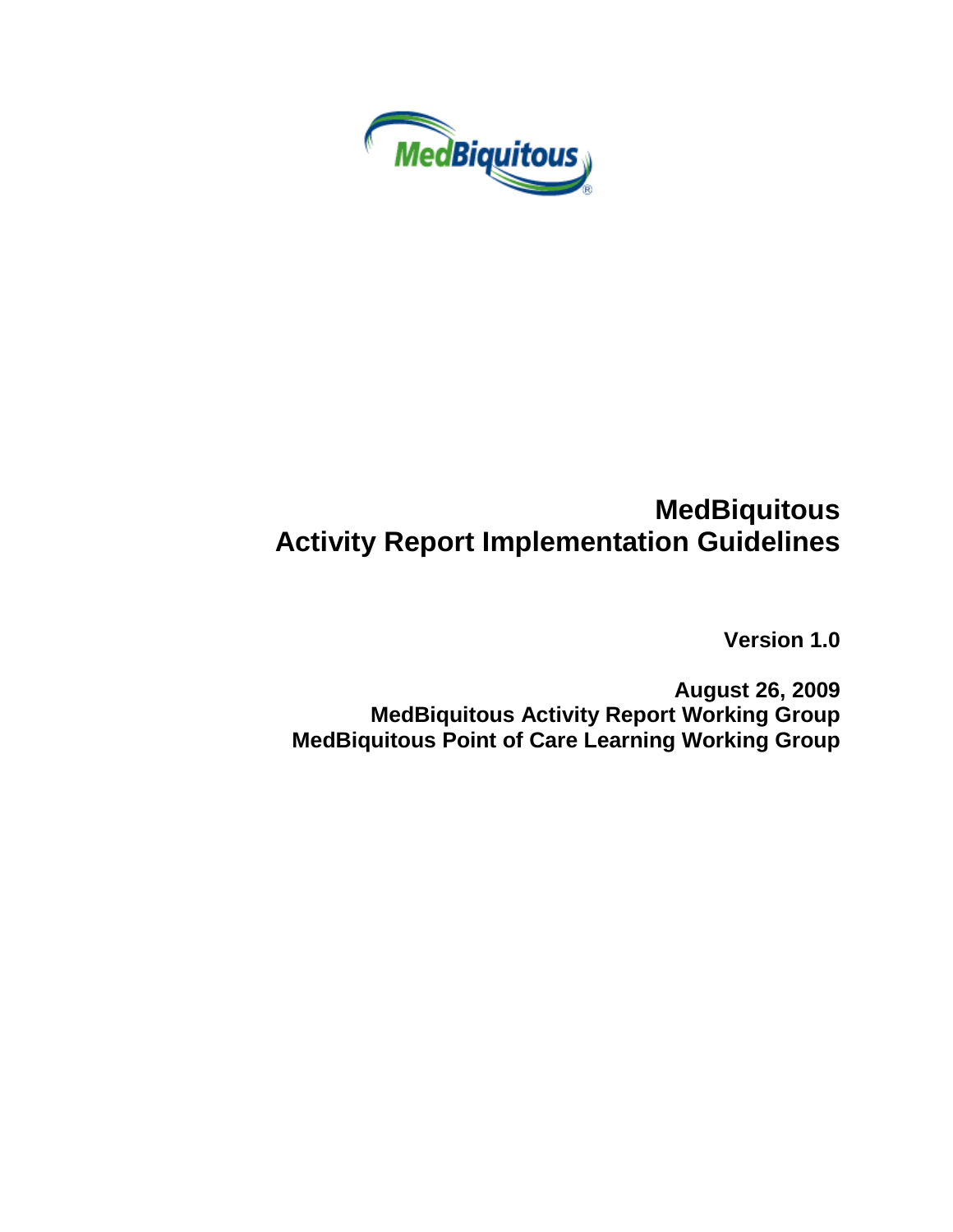| MedBiquitous                                                  | 1.U                     |
|---------------------------------------------------------------|-------------------------|
| <b>Guidelines</b><br><b>Activity Report</b><br>Implementation | 2009<br>Date:<br>August |
|                                                               |                         |

# **Revision History**

| <b>Date</b>    | <b>Version</b> | <b>Description</b> | <b>Author</b>                                   |
|----------------|----------------|--------------------|-------------------------------------------------|
| 26 August 2009 | 1.0            | Final version      | Valerie Smothers<br>valerie.smothers@medbiq.org |
|                |                |                    |                                                 |
|                |                |                    |                                                 |
|                |                |                    |                                                 |
|                |                |                    |                                                 |
|                |                |                    |                                                 |
|                |                |                    |                                                 |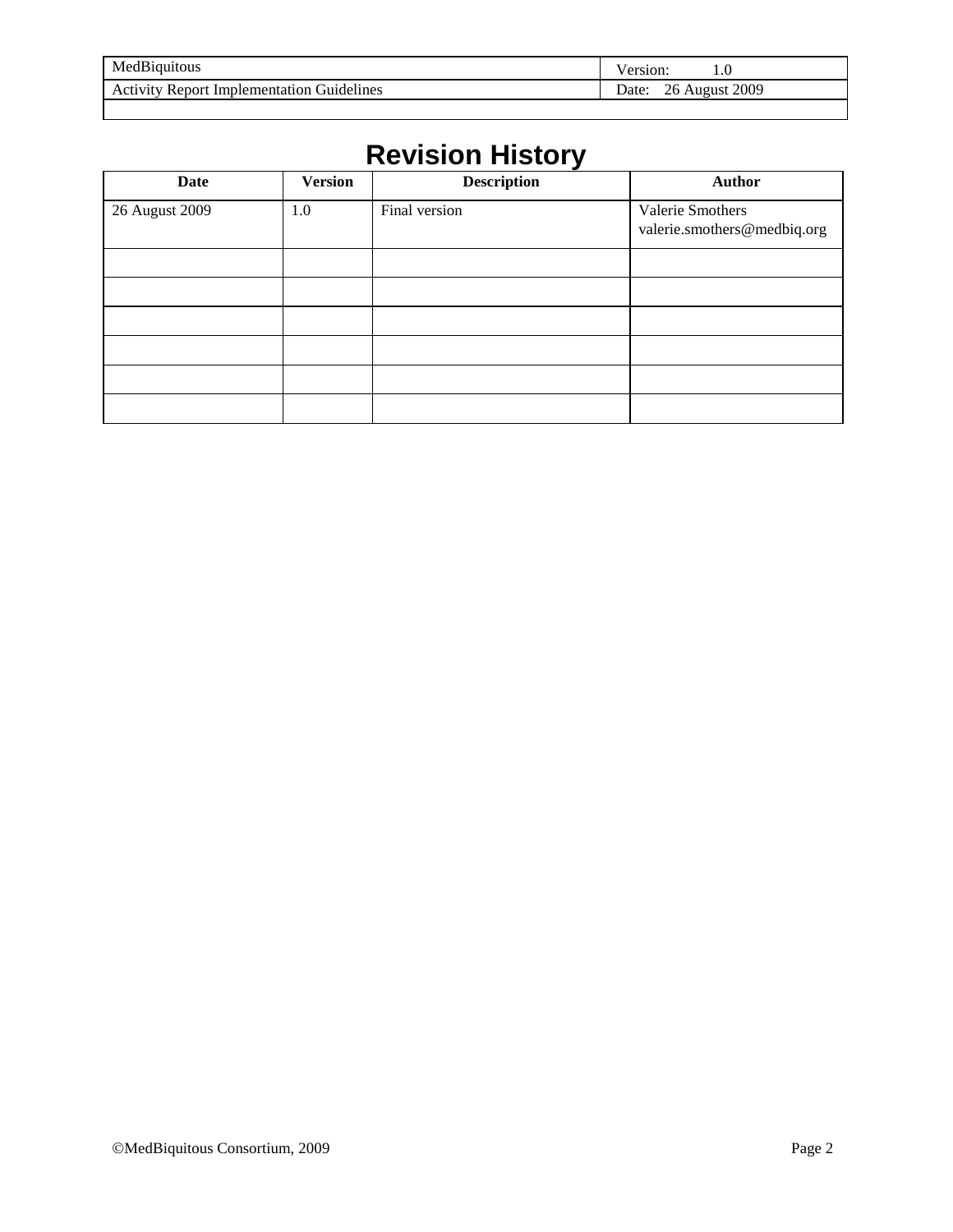| MedBiquitous                                       | 1.0<br>ersion:                      |
|----------------------------------------------------|-------------------------------------|
| Guidelines<br>Activity<br>Report<br>Implementation | 2009<br>Date:<br>August<br>יי<br>∠∪ |
|                                                    |                                     |

## **MedBiquitous Consortium XML Public License and Terms of Use**

MedBiquitous XML (including schemas, specifications, sample documents, Web services description files, and related items) is provided by the copyright holders under the following license. By obtaining, using, and or copying this work, you (the licensee) agree that you have read, understood, and will comply with the following terms and conditions.

The Consortium hereby grants a perpetual, non-exclusive, non-transferable, license to copy, use, display, perform, modify, make derivative works of, and develop the MedBiquitous XML for any use and without any fee or royalty, provided that you include the following on ALL copies of the MedBiquitous XML or portions thereof, including modifications, that you make.

- 1. Any pre-existing intellectual property disclaimers, notices, or terms and conditions. If none exist, the following notice should be used: "Copyright © [date of XML release] MedBiquitous Consortium. All Rights Reserved. http://www.medbiq.org"
- 2. Notice of any changes or modification to the MedBiquitous XML files.
- 3. Notice that any user is bound by the terms of this license and reference to the full text of this license in a location viewable to users of the redistributed or derivative work.

In the event that the licensee modifies any part of the MedBiquitous XML, it will not then represent to the public, through any act or omission, that the resulting modification is an official specification of the MedBiquitous Consortium unless and until such modification is officially adopted.

THE CONSORTIUM MAKES NO WARRANTIES OR REPRESENTATIONS, EXPRESS OR IMPLIED, WITH RESPECT TO ANY COMPUTER CODE, INCLUDING SCHEMAS, SPECIFICATIONS, SAMPLE DOCUMENTS, WEB SERVICES DESCRIPTION FILES, AND RELATED ITEMS. WITHOUT LIMITING THE FOREGOING, THE CONSORTIUM DISCLAIMS ANY IMPLIED WARRANTIES OF MERCHANTABILITY OR FITNESS FOR A PARTICULAR PURPOSE AND ANY WARRANTY, EXPRESS OR IMPLIED, AGAINST INFRINGEMENT BY THE MEDBIQUITOUS XML OF ANY THIRD PARTY PATENTS, TRADEMARKS, COPYRIGHTS OR OTHER RIGHTS. THE LICENSEE AGREES THAT ALL COMPUTER CODES OR RELATED ITEMS PROVIDED SHALL BE ACCEPTED BY LICENSEE "AS IS". THUS, THE ENTIRE RISK OF NON-PERFORMANCE OF THE MEDBIQUITOUS XML RESTS WITH THE LICENSEE WHO SHALL BEAR ALL COSTS OF ANY SERVICE, REPAIR OR CORRECTION.

IN NO EVENT SHALL THE CONSORTIUM OR ITS MEMBERS BE LIABLE TO THE LICENSEE OR ANY OTHER USER FOR DAMAGES OF ANY NATURE, INCLUDING, WITHOUT LIMITATION, ANY GENERAL, DIRECT, INDIRECT, INCIDENTAL, CONSEQUENTIAL, OR SPECIAL DAMAGES, INCLUDING LOST PROFITS, ARISING OUT OF ANY USE OF MEDBIQUITOUS XML.

LICENSEE SHALL INDEMNIFY THE CONSORTIUM AND EACH OF ITS MEMBERS FROM ANY LOSS, CLAIM, DAMAGE OR LIABILITY (INCLUDING, WITHOUT LIMITATION, PAYMENT OF ATTORNEYS' FEES AND COURT COSTS) ARISING OUT OF MODIFICATION OR USE OF THE MEDBIQUITOUS XML OR ANY RELATED CONTENT OR MATERIAL BY LICENSEE.

LICENSEE SHALL NOT OBTAIN OR ATTEMPT TO OBTAIN ANY PATENTS, COPYRIGHTS OR OTHER PROPRIETARY RIGHTS WITH RESPECT TO THE MEDBIQUITOUS XML.

THIS LICENSE SHALL TERMINATE AUTOMATICALLY IF LICENSEE VIOLATES ANY OF ITS TERMS AND CONDITIONS.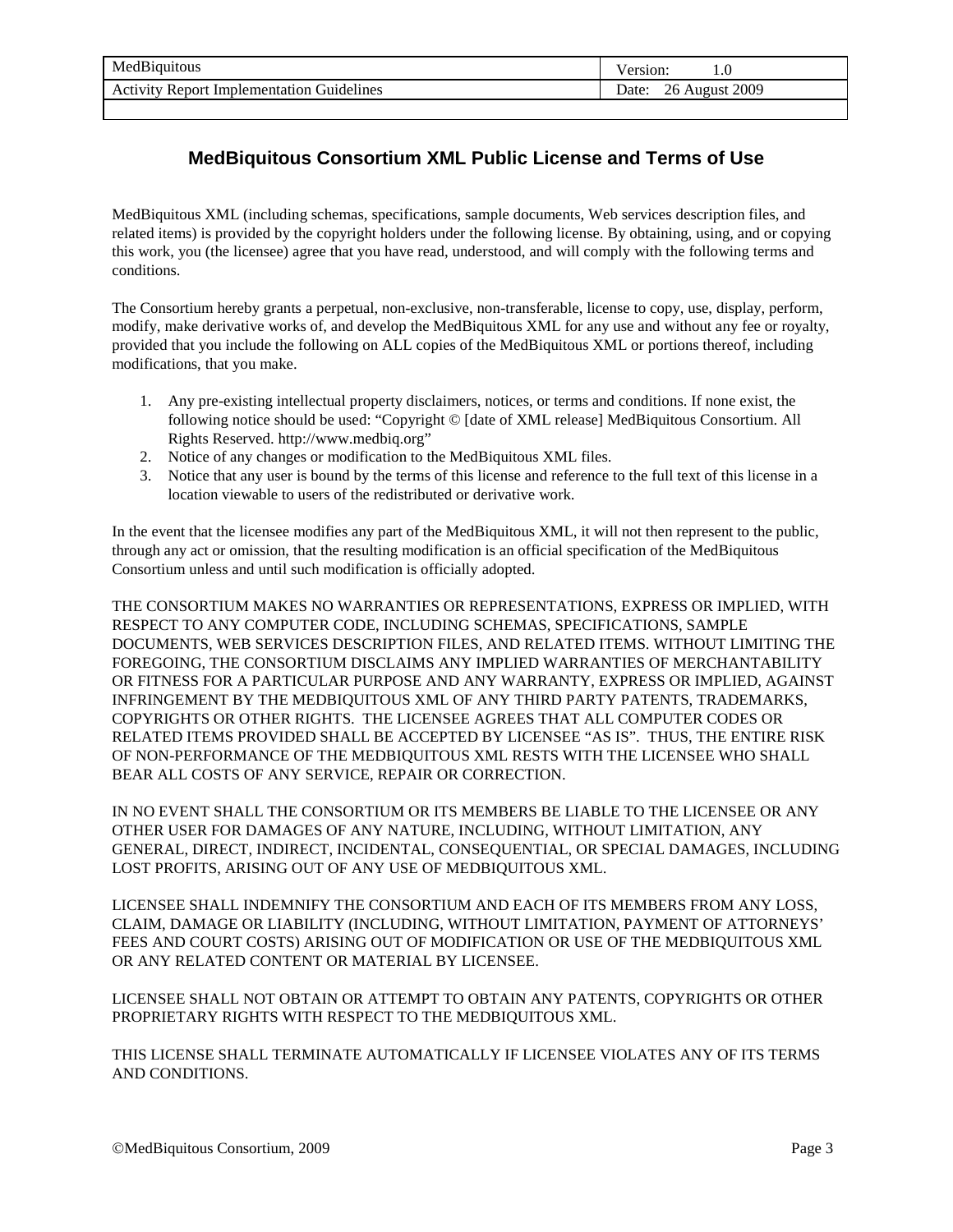| MedBiquitous | 0.48040333<br>1.0 |
|--------------|-------------------|
| Fuidelines.  | 2009              |
| nnlementai   | Date:             |
| ' Renor      | August            |

# **Table of Contents**

|    | MedBiquitous Consortium XML Public License and Terms of Use | 3  |  |
|----|-------------------------------------------------------------|----|--|
| 1. | Acknowledgements                                            | 5  |  |
| 2. | Overview                                                    | 6  |  |
| 3. | General Guidelines for Producing Activity Report XML        | 6  |  |
|    | 3.1<br>Maintenance of Certification Activities              | 6  |  |
|    | 3.2<br><b>CE</b> Activities                                 | 8  |  |
|    | Point-of-Care Learning Activities<br>3.3                    | 10 |  |
|    | Schema Locations<br>3.4                                     | 11 |  |
|    | 3.5<br>Declaring Imported Schema                            | 12 |  |
| 4. | Adapt the Schema to Meet Your Requirements                  | 14 |  |
| 5. | Embedding Activity Report XML in PDF Documents              | 15 |  |
| 6. | Exchanging Activity Report Data using Web Services          | 16 |  |
| 7. | References                                                  | 16 |  |
| 8. | Appendix 1: Identity Resolution                             | 16 |  |
| 9. | Appendix 2: Sample Activity Reports                         |    |  |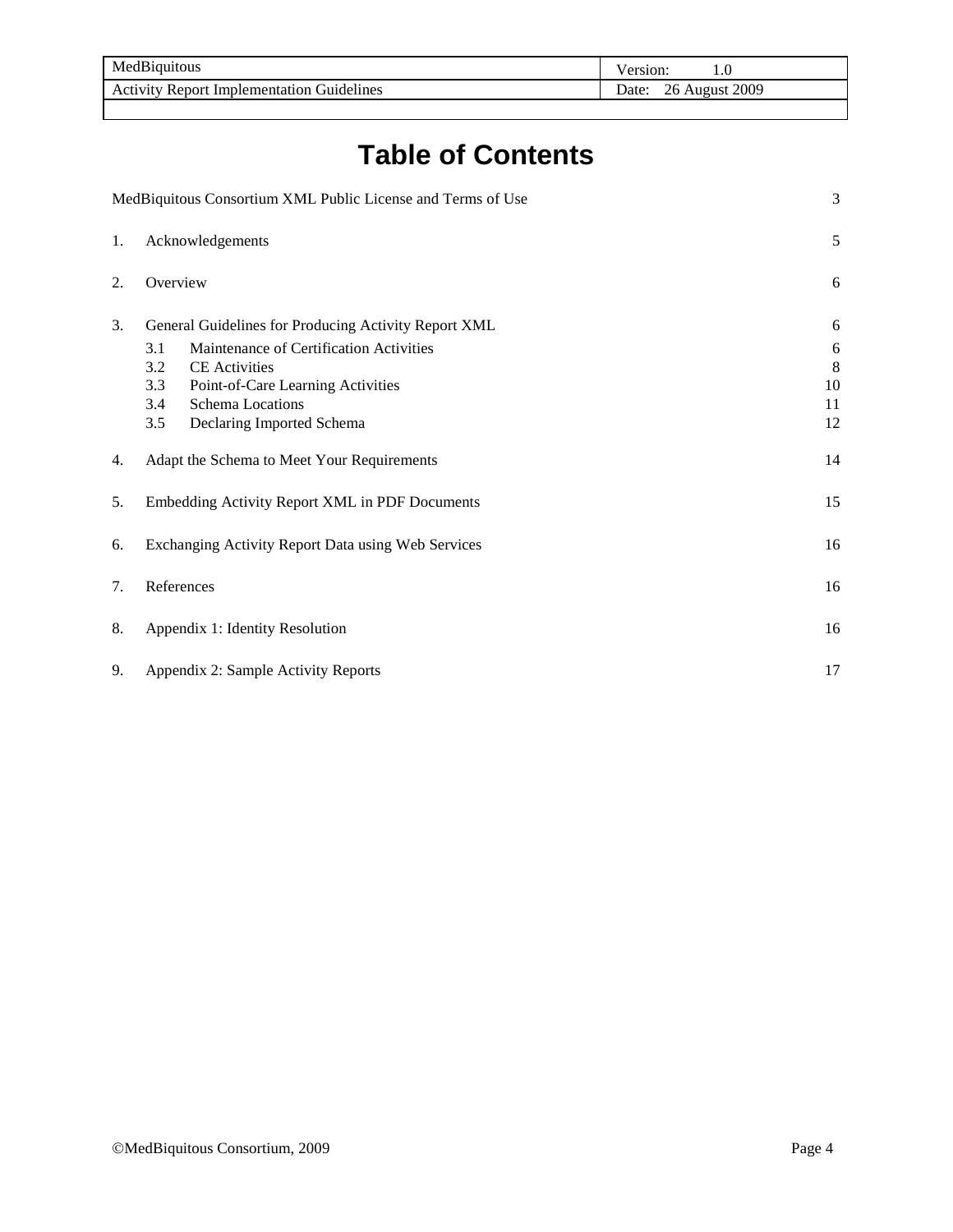| MedBiquitous                                           | 1.U                  |
|--------------------------------------------------------|----------------------|
| Fuidelines<br><b>Activity Report</b><br>Implementation | August 2009<br>Date: |
|                                                        |                      |

## **MedBiquitous Activity Report Guidelines**

#### **1. Acknowledgements**

These guidelines were created by the members of the MedBiquitous Activity Report Working Group, MedBiquitous Point of Care Learning Working Group and others, including:

- Nick Ackerson, Thomson
- Michelle Adams, American Academy of Dermatology
- Spencer Aden, Healthstream
- Zalman Agus, University of Pennsylvania
- Archana Aida, American Board of Pediatrics
- Dawn Ainger, Genova Technologies
- Mary Pat Aust, American Association of Critical-Care Nurses
- Mary Carol Badat, Radiological Society of North America
- Skip Bartolanzo, American Board of Pediatrics
- Scott Bradbury, American Academy of Pediatrics
- Ron Carovano. METI
- Antony Chan, American Academy of Pediatrics
- Nancy Davis, Ph.D., National Institute for Quality Improvement and Education
- Bill Deluise, Blackwell
- Ray Evenrgam, CTSNet
- Scott Foutz, American Academy of Pediatrics
- Tom Godden, Wolters Kluwer
- Cyndi Grimes, Medscape
- Anne Grupe, American Society for Clinical Oncology
- Monica Hanks, American Association of Critical-Care Nurses
- Jeanette Harmon, American Medical Association
- Lorena Hitchens, HighWire Press
- Laird Kelly, RSI Focal Search
- Edward Kennedy, Accreditation Council for Continuing Medical Education
- Irina Laghidze, Moberg Research
- Matt Lewis, Boehringer Ingelheim
- Rachel Makleff, American Thoracic Society
- Laura Martin, American Board of Pediatrics
- Paul Martin, EEDS
- Jacqueline Mayhew, Pfizer, American Heart Association
- J.B. McGee, University of Pittsburgh
- Dick Moberg, Moberg Research
- Spencer Moore, Radiological Society of North America
- Christie Morales, American Heart Association
- Kevin O'Hara, Healthstream
- Jerry Osheroff, Thomson
- Bryan Pawlak, American Osteopathic Association
- Mellie Pouwels, Radiological Society of North America
- Monica Quiroz, American Medical Association
- Andy Rabin, CECity
- Kelly Reddick, American Board of Pediatrics
- Shelly Rodrigues, California Academy of Family Physicians
- Michael Rowan, LearnSomething
- Deborah Samuel, American Academy of Pediatrics
- Tarang Shah, American Osteopathic Association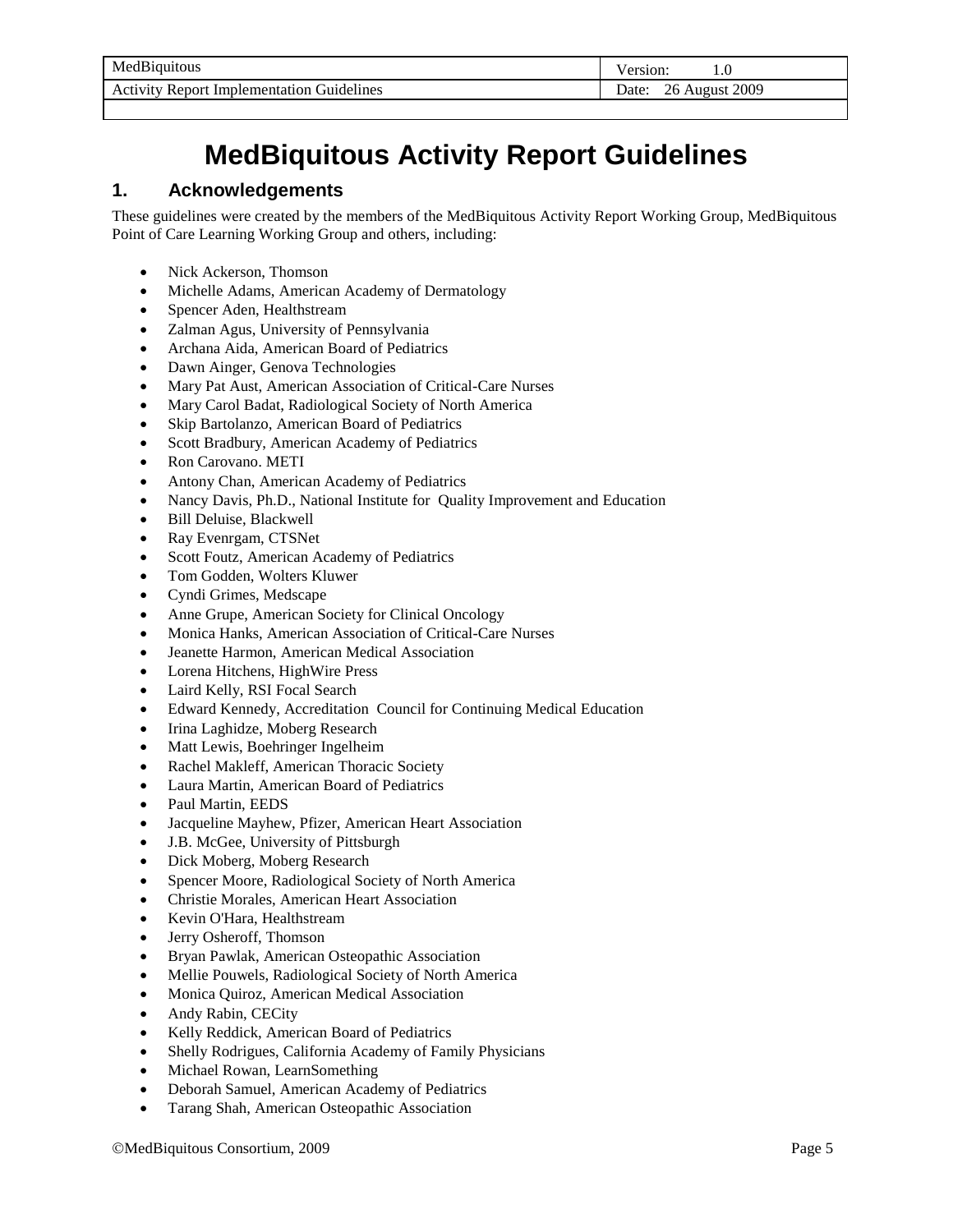| Mec             | rsion: |
|-----------------|--------|
| 1B1qu1tous      | 1.U    |
| duidelines.     | 2009   |
| Activity        | Date:  |
| -Report         | August |
| -Implementation |        |

- Damon Silver, HighWire Press
- Carl Singer, CECity
- Danette Somers, Wiley
- Robert Stern, MedPage Today
- Todd Tischendorf, CECity
- Toby Vandermark
- Leah Wang, Medscape
- Scott Weber, Med-IQ
- Jabin White, Silverchair, Working Group Chair
- Charles Willis, American Gastroenterological Association
- Walter Wolyniec, Boehringer Ingelheim
- Beverly Wood, American Academy of Pediatrics
- Jake Zarnegar, Silverchair
- Mike Zarski, American Osteopathic Association

#### **2. Overview**

Within professional medicine, there is a need for societies, certifying boards, licensing entities, and other organizations to exchange information about the educational activities of physicians and other medical professionals. Professional societies often serve as the providers of medical education and other resources to enhance the competency of physicians and other medical professionals. Many certifying boards track these educational and competency activities as part of their requirements for maintaining certification. The Activity Report Schema provides a lingua franca for the structure of this data and facilitate the educational and public service missions of these organizations and others. The schema in no way compromises the confidentiality, integrity, or security of activity data.

## **3. General Guidelines for Producing Activity Report XML**

Activity Report is used for two main purposes: exchanging data related to certification or Maintenance of Certification (MoC) activities and exchanging CME activity data. The recommended elements for each of these uses are described in the sections that follow.

#### **3.1 Maintenance of Certification Activities**

In the United States, the American Board of Medical Specialties' move to an ongoing Maintenance of Certification process has required that specialty boards increasingly collaborate with specialty societies to deliver the educational and assessment components required by MoC. Often the specialty society will provide education, quality improvement, or assessment activities that meet the requirements of a component of maintenance of certification. The board must track completion and status of these activities and do so in a scaleable manner. The Activity Report provides a common structure for this data, enabling boards to develop scaleable mechanisms of maintaining MoC data. The following data elements are recommended for exchanging data about MoC activities.

| No. | Element               | <b>Description</b>     | <b>Guidance</b> |
|-----|-----------------------|------------------------|-----------------|
|     | ActivityReports       | Container element      |                 |
|     | DateTimeCreated       | The date and time this |                 |
|     |                       | activity report was    |                 |
|     |                       | created.               |                 |
|     | ActivityReport        | Container              |                 |
| 2.1 | ReportingOrganization | The name of the        |                 |
|     |                       | organization reporting |                 |
|     |                       | the MoC activity.      |                 |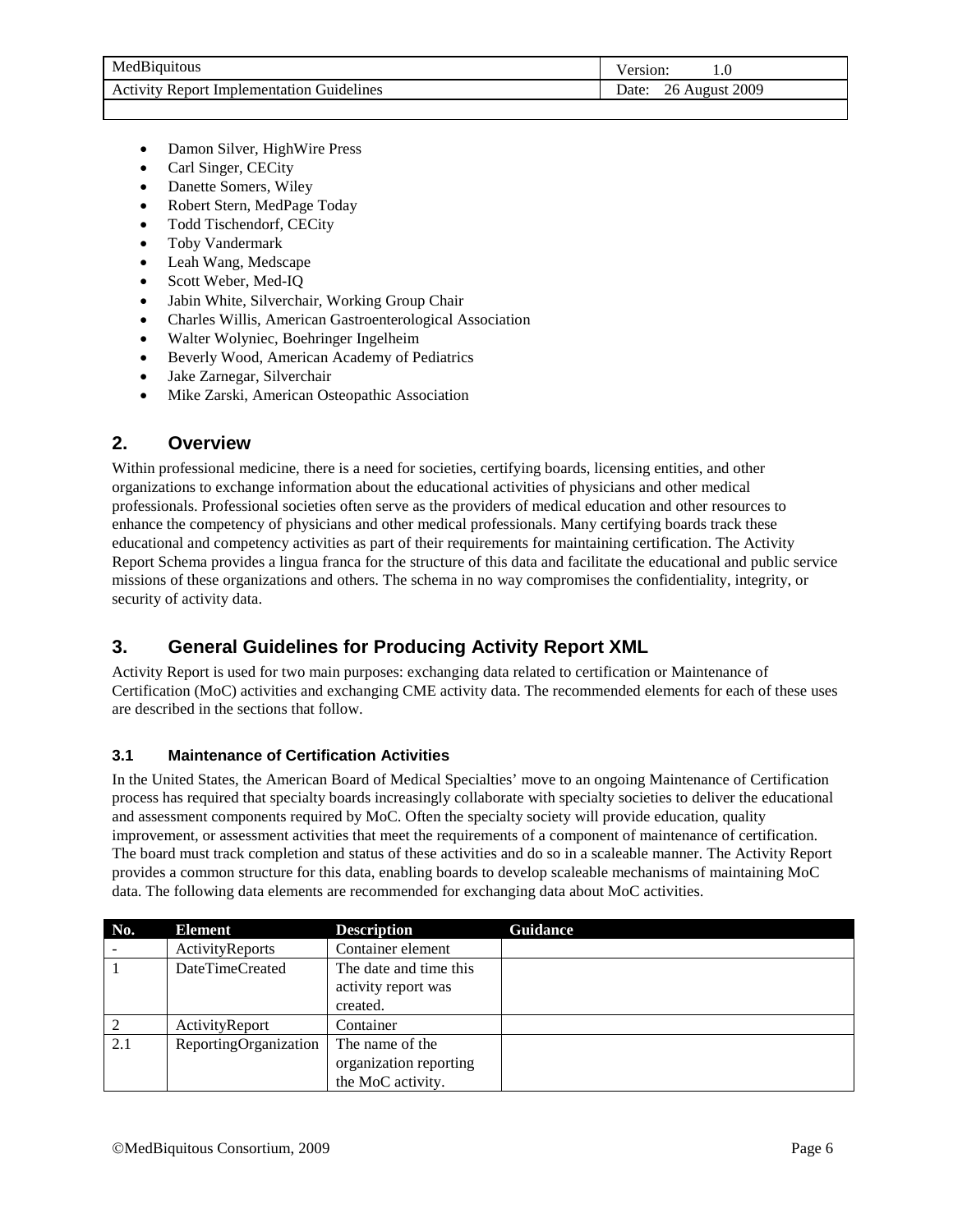| MedBiquitous                                       | 1.0<br>ersion                |
|----------------------------------------------------|------------------------------|
| Guidelines<br>Activity<br>Implementation<br>Report | August 2009<br>26 A<br>Date: |
|                                                    |                              |

|                      |                                                                   | <b>Guidance</b>                                                                                                                                                                                                                                                                                                                                                                                                                                                                                                                                                                                                                          |
|----------------------|-------------------------------------------------------------------|------------------------------------------------------------------------------------------------------------------------------------------------------------------------------------------------------------------------------------------------------------------------------------------------------------------------------------------------------------------------------------------------------------------------------------------------------------------------------------------------------------------------------------------------------------------------------------------------------------------------------------------|
| Member               | Container                                                         | Member references the MedBiquitous Professional<br>Profile. Note that prior work to resolve an<br>individual's identity must take place so that unique<br>identifiers from the specialty society can be mapped<br>to unique identifiers of the specialty board. If<br>mapping is complete, indicate the user ID of both the<br>sending organization and the receiving organization<br>using the UniqueID element of the Professional<br>Profile. Use the domain attribute to indicate the<br>organization that is the source of the ID. See section<br>Identity Resolution for more detail.<br>For information on using the MedBiquitous |
|                      |                                                                   | Professional Profile, see MedBiquitous Professional<br>Profile Guidelines (pending).                                                                                                                                                                                                                                                                                                                                                                                                                                                                                                                                                     |
|                      |                                                                   |                                                                                                                                                                                                                                                                                                                                                                                                                                                                                                                                                                                                                                          |
| ProviderOrganization | The name of the<br>organization providing<br>the MoC activity.    |                                                                                                                                                                                                                                                                                                                                                                                                                                                                                                                                                                                                                                          |
| ActivityName         | The name of the activity.                                         | The activity name may be a broad term used to<br>describe a type of activity. For example, the<br>American Academy of Pediatrics' eQIPP (Education<br>in Quality Improvement for Pediatric Practice) is a<br>quality improvement activity. Physicians choose a<br>specific topic or module, such as asthma<br>management, to complete. In these cases, use the<br>name for the broader category of activity as the<br>activity name and use the subtopic or specific activity<br>within the broader category as the module name.                                                                                                         |
| Module               | Container                                                         |                                                                                                                                                                                                                                                                                                                                                                                                                                                                                                                                                                                                                                          |
| ModuleName           | The name of the module<br>within the broader<br>activity.         | If there is no broader category of activity, the<br>ModuleName is identical to the ActivityName.<br>Otherwise the ModuleName is the subtopic or<br>specific activity within the broader category (see<br>ActivityName comments).<br>Use the moduleID attribute to indicate the unique id<br>for the activity within the provider organization.                                                                                                                                                                                                                                                                                           |
| <b>Status</b>        | The individual's status<br>in relation to the activity<br>module. | Valid values are registered, completed, and expired.<br>If the status is registered, use the StartDateTime to<br>indicate the date the individual started the module.<br>If the status is completed, use the<br>CompletedDateTime element to indicate the date the<br>individual completed the activity.<br>Other dates can be indicated as necessary.                                                                                                                                                                                                                                                                                   |
|                      | <b>Element</b><br>Activity                                        | <b>Description</b><br>Container                                                                                                                                                                                                                                                                                                                                                                                                                                                                                                                                                                                                          |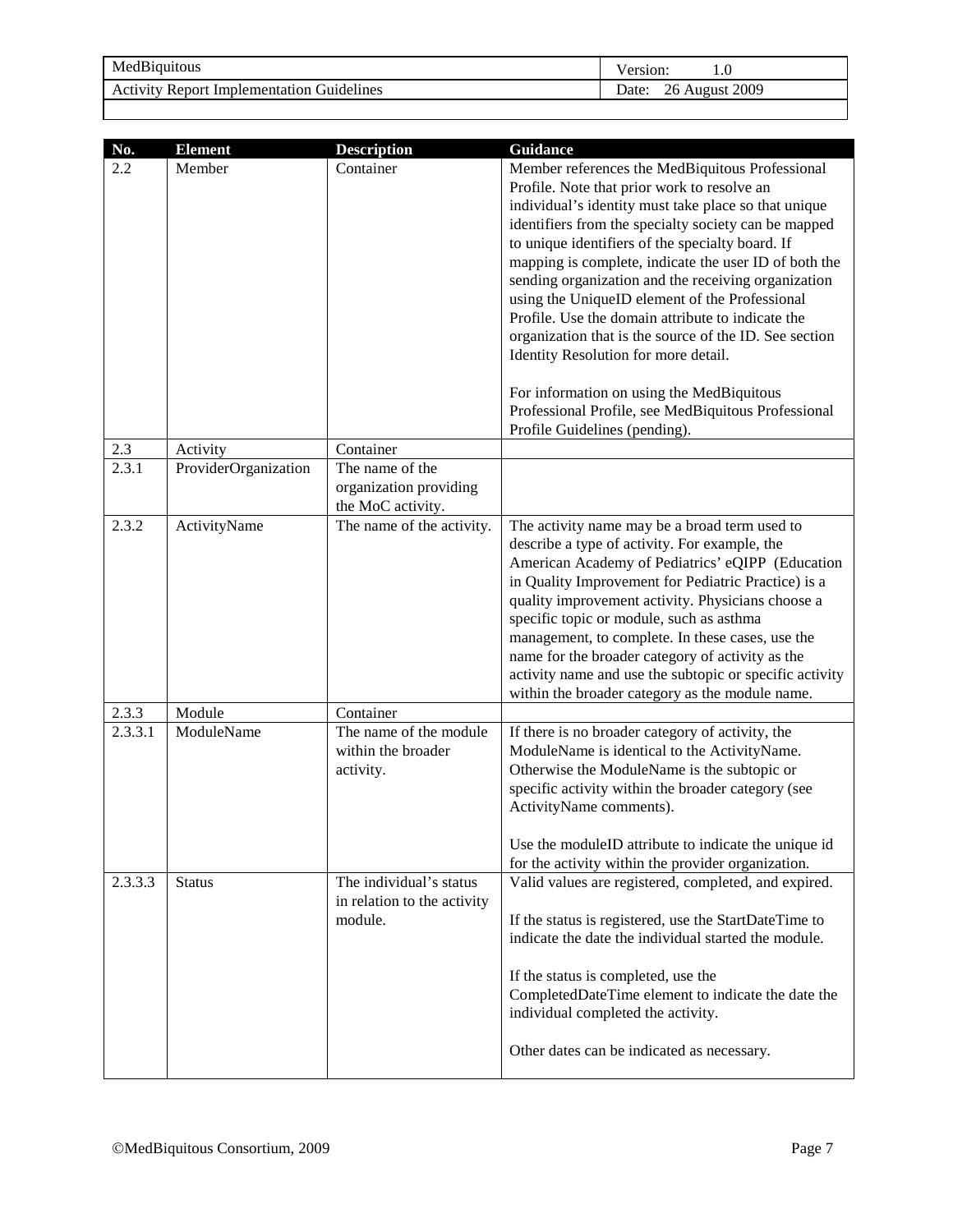| MedBiquitous                                                  | 1.0<br>ersion:                  |
|---------------------------------------------------------------|---------------------------------|
| . iuidelines<br>Activity<br>: Implementation<br><b>Report</b> | 2009<br>Date:<br>August 1<br>∠∪ |
|                                                               |                                 |

#### **3.2 CE Activities**

The Activity Report can be used as a digital CE certificate or transcript to facilitate the exchange of CE data to and from CE providers, portfolio providers, and certifying and licensing boards. The following data elements are recommended for exchanging data about CE activities.

| No.            | <b>Element</b>         | <b>Description</b>     | Guidance                                                                     |
|----------------|------------------------|------------------------|------------------------------------------------------------------------------|
|                | ActivityReports        | Container element      |                                                                              |
| 1              | <b>DateTimeCreated</b> | The date this activity |                                                                              |
|                |                        | report was created.    |                                                                              |
| $\overline{2}$ | ActivityReport         | Container              |                                                                              |
| 2.1            | ReportingOrganization  | The name of the        |                                                                              |
|                |                        | organization reporting |                                                                              |
|                |                        | the MoC activity.      |                                                                              |
| 2.2            | Member                 | Container              | Member references the MedBiquitous                                           |
|                |                        |                        | Professional Profile. Note that prior work to                                |
|                |                        |                        | resolve an individual's identity must take place so                          |
|                |                        |                        | that unique identifiers from the specialty society                           |
|                |                        |                        | can be mapped to unique identifiers of the                                   |
|                |                        |                        | specialty board. If mapping is complete, indicate                            |
|                |                        |                        | the user ID of both the sending organization and                             |
|                |                        |                        | the receiving organization using the UniqueID                                |
|                |                        |                        | element of the Professional Profile. Use the                                 |
|                |                        |                        | domain attribute to indicate the organization that                           |
|                |                        |                        | is the source of the ID. See section Identity<br>Resolution for more detail. |
|                |                        |                        |                                                                              |
|                |                        |                        | For information on using the MedBiquitous                                    |
|                |                        |                        | Professional Profile, see MedBiquitous                                       |
|                |                        |                        | Professional Profile Guidelines (pending).                                   |
| 2.3            | Activity               | Container              |                                                                              |
| 2.3.1          | ProviderOrganization   | The name of the        |                                                                              |
|                |                        | organization providing |                                                                              |
|                |                        | the MoC activity.      |                                                                              |
| 2.3.2          | ActivityName           | The name of the        | The activity name may be a broad term used to                                |
|                |                        | activity.              | describe a type of activity. In most cases, there is                         |
|                |                        |                        | no broader category that must be specified, and                              |
|                |                        |                        | the activity name is simply the name of the                                  |
|                |                        |                        | activity.                                                                    |
| 2.3.3          | Module                 | Container              |                                                                              |
| 2.3.3.1        | ModuleName             | The name of the        | If there is no broader category of activity, the                             |
|                |                        | module within the      | ModuleName is identical to the ActivityName.                                 |
|                |                        | broader activity.      | Otherwise the ModuleName is the subtopic or                                  |
|                |                        |                        | specific activity within the broader category (see                           |
|                |                        |                        | ActivityName comments).                                                      |
|                |                        |                        |                                                                              |
|                |                        |                        | Use the moduleID attribute to indicate the unique                            |
|                |                        |                        | id for the activity within the provider                                      |
|                |                        |                        | organization.                                                                |
| 2.3.3.2        | Metadata               | Container              |                                                                              |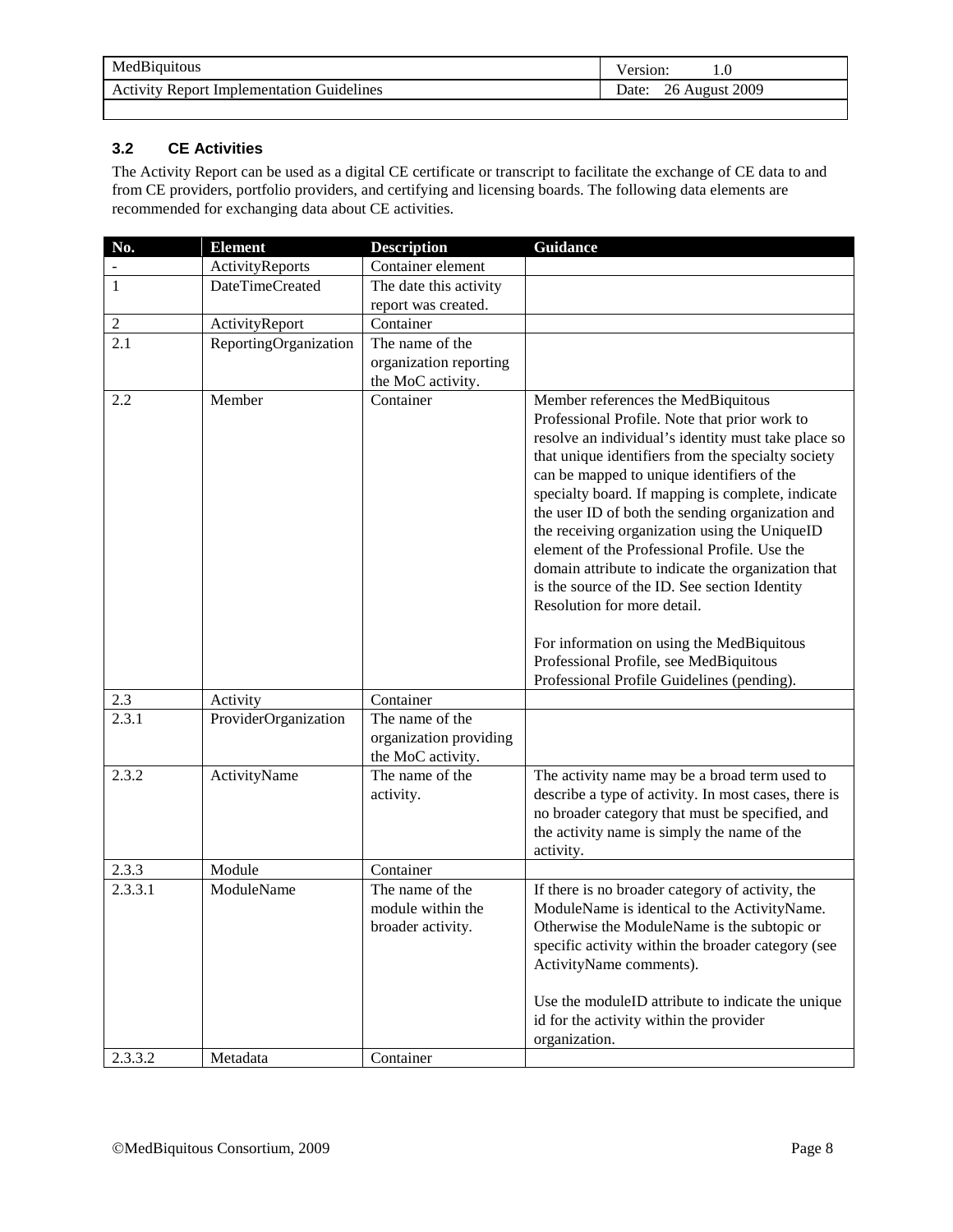| MedBiquitous                                                | ersion:<br>1.U                |
|-------------------------------------------------------------|-------------------------------|
| <b>Fuidelines</b><br>Activity<br>√ Renort<br>Implementation | 2009<br>Date:<br>August<br>26 |
|                                                             |                               |

| No.          | <b>Element</b>        | <b>Description</b>                                                | <b>Guidance</b>                                                                                                                                                                                                                                                                                                                                                                                                                                                                                                                                                                                                                                                                           |
|--------------|-----------------------|-------------------------------------------------------------------|-------------------------------------------------------------------------------------------------------------------------------------------------------------------------------------------------------------------------------------------------------------------------------------------------------------------------------------------------------------------------------------------------------------------------------------------------------------------------------------------------------------------------------------------------------------------------------------------------------------------------------------------------------------------------------------------|
| 2.3.2.2.1    | lom:lom               | Container                                                         | See "Guidelines for Describing Educational<br>Resources and Activities Using Healthcare<br>Learning Object Metadata" for core metadata<br>recommendations as well as recommendations for<br>metadata for continuing professional<br>development resources and activities. If the<br>activity is an in-person activity, also see the                                                                                                                                                                                                                                                                                                                                                       |
|              |                       |                                                                   | section on additional metadata for in-person                                                                                                                                                                                                                                                                                                                                                                                                                                                                                                                                                                                                                                              |
| 2.3.3.3      | <b>Status</b>         | The individual's status<br>in relation to the<br>activity module. | activities.<br>Valid values are registered, completed, and<br>expired. Use the Status element to indicate that<br>the individual completed the CE activity.                                                                                                                                                                                                                                                                                                                                                                                                                                                                                                                               |
| 2.3.3.8      | CompletedDateTime     | The date and time the<br>individual completed<br>the activity     |                                                                                                                                                                                                                                                                                                                                                                                                                                                                                                                                                                                                                                                                                           |
| 2.3.3.12     | CreditCertificate     | Container                                                         | Repeat the CreditCertificate element for each<br>type of CE credit awarded to this individual for<br>this activity. For example, if both AMA PRA<br>Category 1 and AAFP Prescribed credit are<br>awarded for an activity, two CreditCertificate<br>elements would be used, one to describe the<br>AMA credit and one to describe the AAFP credit.                                                                                                                                                                                                                                                                                                                                         |
| 2.3.3.12.1   | CreditReceived        | Container                                                         | CreditReceived uses the creditsType from<br>Healthcare Learning Object Metadata. The<br>receommended subelements are described below.                                                                                                                                                                                                                                                                                                                                                                                                                                                                                                                                                     |
| 2.3.3.12.1.2 | activityCertification | The category of credit<br>awarded.                                | Recommended values include: AAFP Prescribed,<br>AAFP Elective, AAP, AAP Prep, ACEP, ACOG,<br>AMA PRA Category 1, AMA PRA Category 2,<br>AOA, APA Category 1, CECBEMS First<br>Responder, CECBEMS Basic, CECBEMS<br>Advanced, CECBEMS Operational, CECBEMS<br>Educator, CECBEMS Administrator, CPHQ,<br>EBAC CE Credit Hours, NCHEC Category 1,<br>NCHEC Category 2, Synergy CERPS A, Synergy<br>CERPS B, Synergy CERPS C, RCP.<br>A learner may request credit certificates in two or<br>more categories, such as AAFP Prescribed and<br>AMA PRA Category 1. If a learner received<br>multiple types or categories of credit for an<br>activity, repeat the credit certificate element to |
|              |                       |                                                                   | describe each type or category of credit received.                                                                                                                                                                                                                                                                                                                                                                                                                                                                                                                                                                                                                                        |
| 2.3.3.12.1.3 | creditType            | The type of credit<br>awarded.                                    | Valid values are: CME, CE, CNE, CPE, and<br>CHES, CPD.<br>A learner may request credit certificates for more<br>than one type of CME. If a learner received<br>multiple types or categories of credit for an<br>activity, repeat the credit certificate element to<br>describe each type or category of credit received.                                                                                                                                                                                                                                                                                                                                                                  |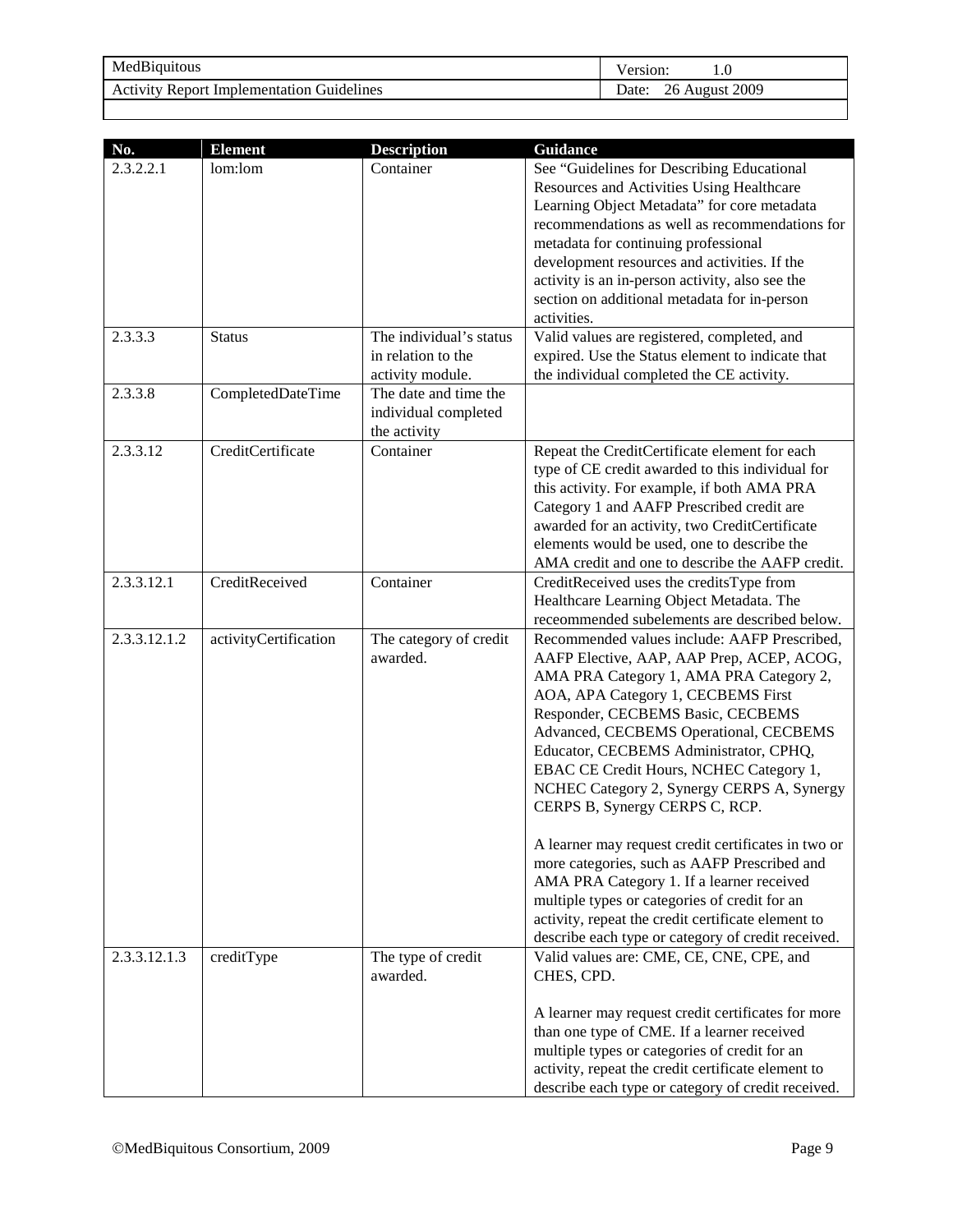| MedBiquitous                                              | ersion:<br>1.U             |
|-----------------------------------------------------------|----------------------------|
| Guidelines<br>Activity<br>Implementation<br><b>Report</b> | August 2009<br>26<br>Date: |
|                                                           |                            |

| No.           | <b>Element</b>  | <b>Description</b>                                                                          | <b>Guidance</b>                                                                                                                                                                                                                                                                                                                                                              |
|---------------|-----------------|---------------------------------------------------------------------------------------------|------------------------------------------------------------------------------------------------------------------------------------------------------------------------------------------------------------------------------------------------------------------------------------------------------------------------------------------------------------------------------|
| 2.3.3.12.1.4  | creditUnit      | The unit of credit<br>awarded.                                                              | Valid values are: CECH, CEH, CEU, Cognate,<br>Contact Hour, Credit, Hour, Unit, Credit Hour,<br>and Point.                                                                                                                                                                                                                                                                   |
| 2.3.3.12.1.10 | numberOfCredits | The number of credits<br>awarded.                                                           | The value can be a decimal provided the credit<br>system accepts fractional credits. For example,<br>1.5.                                                                                                                                                                                                                                                                    |
| 2.3.3.12.2    | CreditID        | A globally unique id<br>for the credits awarded<br>to a learner for a<br>specific activity. | CreditID uses the Credit Certificate Identifier<br>(heid) Uniform Resource Name (URN) format as<br>shown below:<br>ccid:providerdomain:localidentifier                                                                                                                                                                                                                       |
|               |                 |                                                                                             | providerdomain is a the domain name that<br>uniquely identifies the provider of the<br>educational activity. If the provider has multiple<br>domain names, choose one to use for credit<br>identifiers.                                                                                                                                                                      |
|               |                 |                                                                                             | localidentifier is a locally unique identifier for the<br>credit certificate created by the provider. The<br>local identifier can be the identifier assigned by<br>the provider for this credit, if one exists. If not,<br>the provider may choose to combine a course id<br>with a learner id (or some version of learner id<br>transformed to protect privacy) and credit. |
|               |                 |                                                                                             | The following is a sample CreditID:                                                                                                                                                                                                                                                                                                                                          |
|               |                 |                                                                                             | ccid:aap.org:123654.789456.amapra1                                                                                                                                                                                                                                                                                                                                           |
|               |                 |                                                                                             | <i>aap.org</i> is the domain name for the organization.                                                                                                                                                                                                                                                                                                                      |
|               |                 |                                                                                             | 123654 is the member id for the learner.                                                                                                                                                                                                                                                                                                                                     |
|               |                 |                                                                                             | 789456 is the identifier of the course.                                                                                                                                                                                                                                                                                                                                      |
|               |                 |                                                                                             | amapral indicates that the credit awarded was<br>AMA PRA Category 1.                                                                                                                                                                                                                                                                                                         |
|               |                 |                                                                                             | This is just an example and is not an actual<br>identifier or format in use.                                                                                                                                                                                                                                                                                                 |

#### **3.3 Point-of-Care Learning Activities**

The Activity Report can be used to transfer documentation of Internet Point of Care Learning as described by the American Medical Association and American Academy of Family Physicians credit systems. In addition to using the elements for describing CE activities, use the following data elements specific to point-of-care learning.

| No.                  | --<br>Element                      | <b>Description</b>   | Guidance |
|----------------------|------------------------------------|----------------------|----------|
| $\sim$ $\sim$<br>∠…… | .OfC<br>∴areLearnıngData<br>Point( | Container<br>element |          |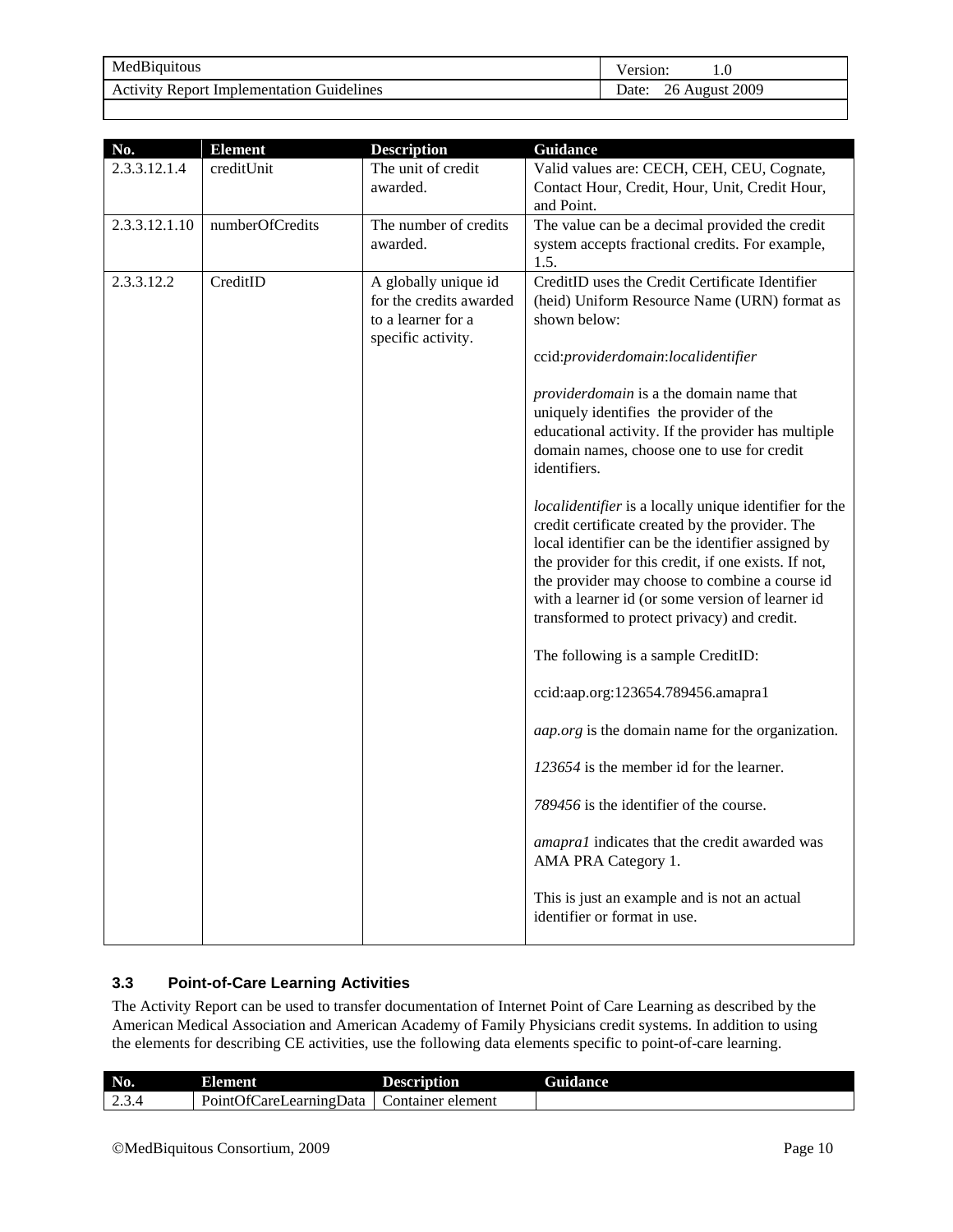| MedBiquitous                                              | rsion.<br>1.V              |
|-----------------------------------------------------------|----------------------------|
| <b>Fuidelines</b><br>Implementation<br>Activity<br>Report | August 2009<br>Date:<br>26 |
|                                                           |                            |

| No.       | <b>Element</b>          | <b>Description</b>                                                     | <b>Guidance</b>                                                                                                                                                                                                                                                        |
|-----------|-------------------------|------------------------------------------------------------------------|------------------------------------------------------------------------------------------------------------------------------------------------------------------------------------------------------------------------------------------------------------------------|
| 2.3.4.1   | ClinicalQuestionOrTopic | The question asked or<br>topic selected by the                         |                                                                                                                                                                                                                                                                        |
|           |                         | learner.                                                               |                                                                                                                                                                                                                                                                        |
| 2.3.4.2   | <b>SearchParameters</b> | The parameters the<br>learner used to search<br>a collection.          | If the clinical question or topic served as the<br>search parameters, this element is not<br>necessary. If a learner conducted a search and<br>later documented their clinical question, use the<br>search parameters filed to document the search<br>parameters used. |
| 2.3.4.3   | ResourceUsed            | Container element                                                      | Repeat this element for every resource used by<br>the learner.                                                                                                                                                                                                         |
| 2.3.4.3.1 | Title                   | Title of the learning<br>resource or article.                          |                                                                                                                                                                                                                                                                        |
| 2.3.4.3.2 | Collection              | Name of the collection<br>that is source of the<br>article.            | Use this element only if the learner referenced a<br>collection, such as the Cochrane Library.                                                                                                                                                                         |
| 2.3.4.3.3 | CollectionID            | An identifier for the<br>article used by the<br>collection.            | Many collections use digital object identifiers<br>(DOIs) to identify articles. If so, use the DOI.                                                                                                                                                                    |
| 2.3.4.3.4 | ResourceLocation        | The URL of the article<br>or resource.                                 |                                                                                                                                                                                                                                                                        |
| 2.3.4.3.5 | Relevant                | Indicates if the learner<br>found the article or<br>resource relevant. | A learner may access several articles but only<br>find a few of them relevant. Use this field to<br>allow learners to distinguish relevant articles<br>from those that are not relevant, developing a<br>more complete picture of the learner's activity.              |
| 2.3.4.4   | ApplicationToPractice   | How the learner<br>applied the learning to<br>practice.                | Some systems use a restricted list to allow<br>learners to indicate the application to practice<br>more quickly; others provide a free-text field<br>for the learner to describe the application to<br>practice.                                                       |
|           |                         |                                                                        | If the learner cannot apply the learning to their<br>practice, this field should indicate that with a<br>value of None, Not applicable, or something<br>similar.                                                                                                       |

#### **3.4 Schema Locations**

In order to validate activity report instance documents, you may wish to store all of the associated schemas on a local server and reference those local copies for validation. To use local copies, the schema locations of the other schemas referenced must be changed within the activityreport.xsd schema document. Change the schemaLocation attribute of the import element to change the location used for validation. The following example shows import statements that have been changed to use local versions of the schemas. In this example, the healthcarelom.xsd and member.xsd files are in the same directory as the activityreport.xsd. The file healthcaremetadata.xsd sits in a subdirectory called healthcare. The schemaLocation attribute may use relative referencing as in the example.

```
<xsd:import namespace="http://ltsc.ieee.org/xsd/LOM"
schemaLocation="healthcarelom.xsd"/>
   <xsd:import namespace="http://ns.medbiq.org/lom/extend/v1/"
schemaLocation="healthcare/healthcaremetadata.xsd"/>
```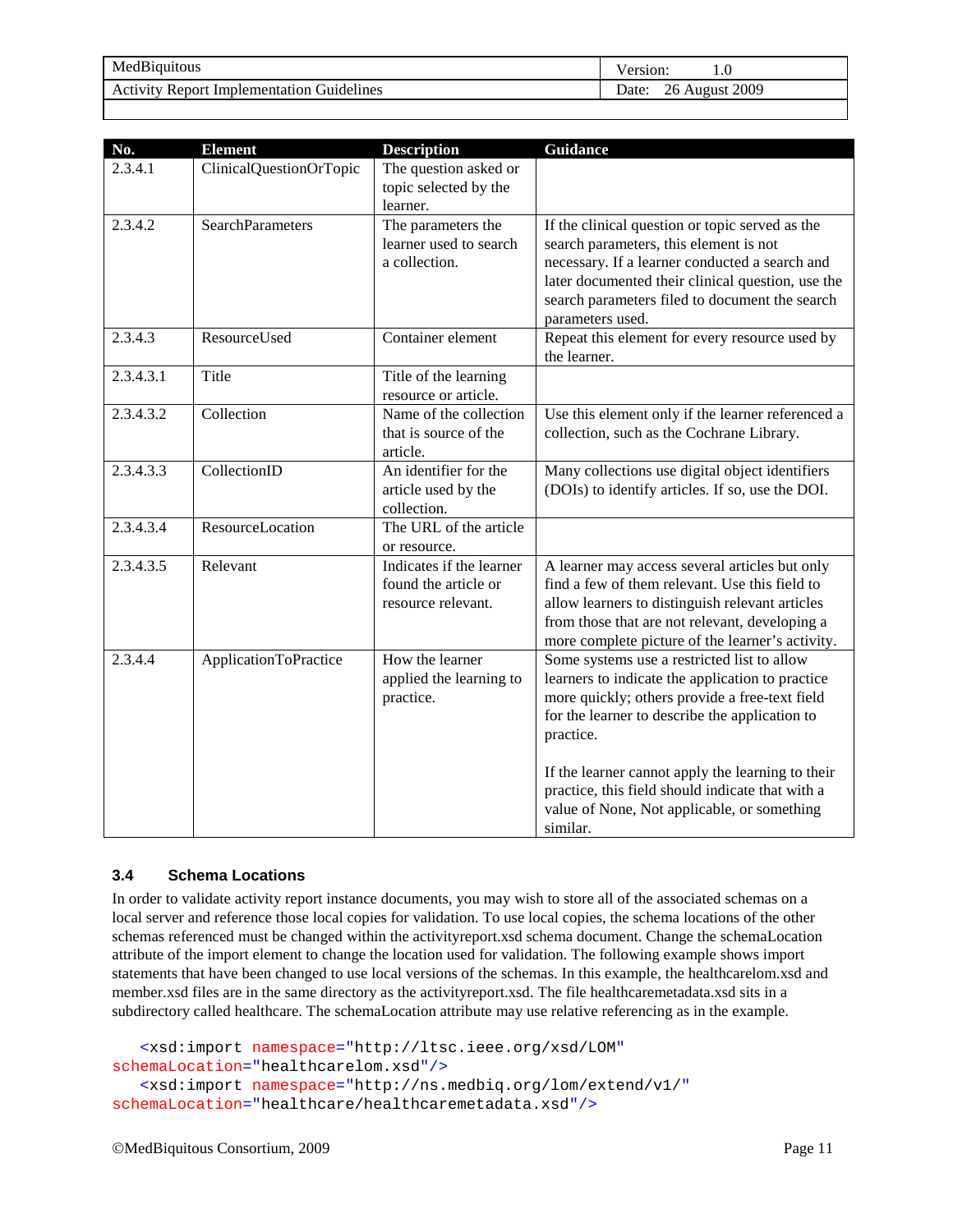| MedBiquitous                          | ersion.<br>T.U |
|---------------------------------------|----------------|
| Guidelines                            | August 2009    |
| <b>Activity Report Implementation</b> | Date:          |

```
<xsd:import namespace="http://ns.medbiq.org/member/v1/"
schemaLocation="member.xsd"/>
```
If you change the schema locations within activityreport.xsd, you must also change the schema locations in these schemas:

- member.xsd
- healthcarelom.xsd
- healthcaremetadata.xsd

XML Activity Report instance documents may then reference the local copy of the activityreport.xsd schema in the schemaLocation attribute of the root element as in the example below. In this example, the activityreport.xsd schema is in the same directory as the instance document.

```
<ActivityReports xmlns = "http://ns.medbiq.org/activityreport/v1/"
xmlns:xsi = "http://www.w3.org/2001/XMLSchema-instance"
xmlns:lom = "http://ltsc.ieee.org/xsd/LOM"
xmlns:m = "http://ns.medbiq.org/member/v1/"
xmlns:n = "http://ns.medbiq.org/name/v1/"
xmlns:hx = "http://ns.medbiq.org/lom/extend/v1/"
xmlns:a="http://ns.medbiq.org/address/v1/"
xsi:schemaLocation = "http://ns.medbiq.org/activityreport/v1/ 
activityreport.xsd">
```
Please note that changing the location of the schemas used for validation does not affect the conformance status of Activity Report instance document.

#### **3.5 Declaring Imported Schema**

The activityreport.xsd schema imports – directly or indirectly - the following schemas containing or referencing data elements:

- member.xsd
- address.xsd
- name.xsd
- healthcarelom.xsd
- healthcaremetadata.xsd

Activity Report instance documents must declare the namespaces of referenced schemas if elements from those schemas are included in the instance document. In the following example, the namespaces are declared in the root element and assigned prefixes according to the following table.

| member.xsd             | m   |
|------------------------|-----|
| address.xsd            | а   |
| name.xsd               | n   |
| healthcarelom.xsd      | lom |
| healthcaremetadata.xsd |     |

Elements are then referenced using the prefix label.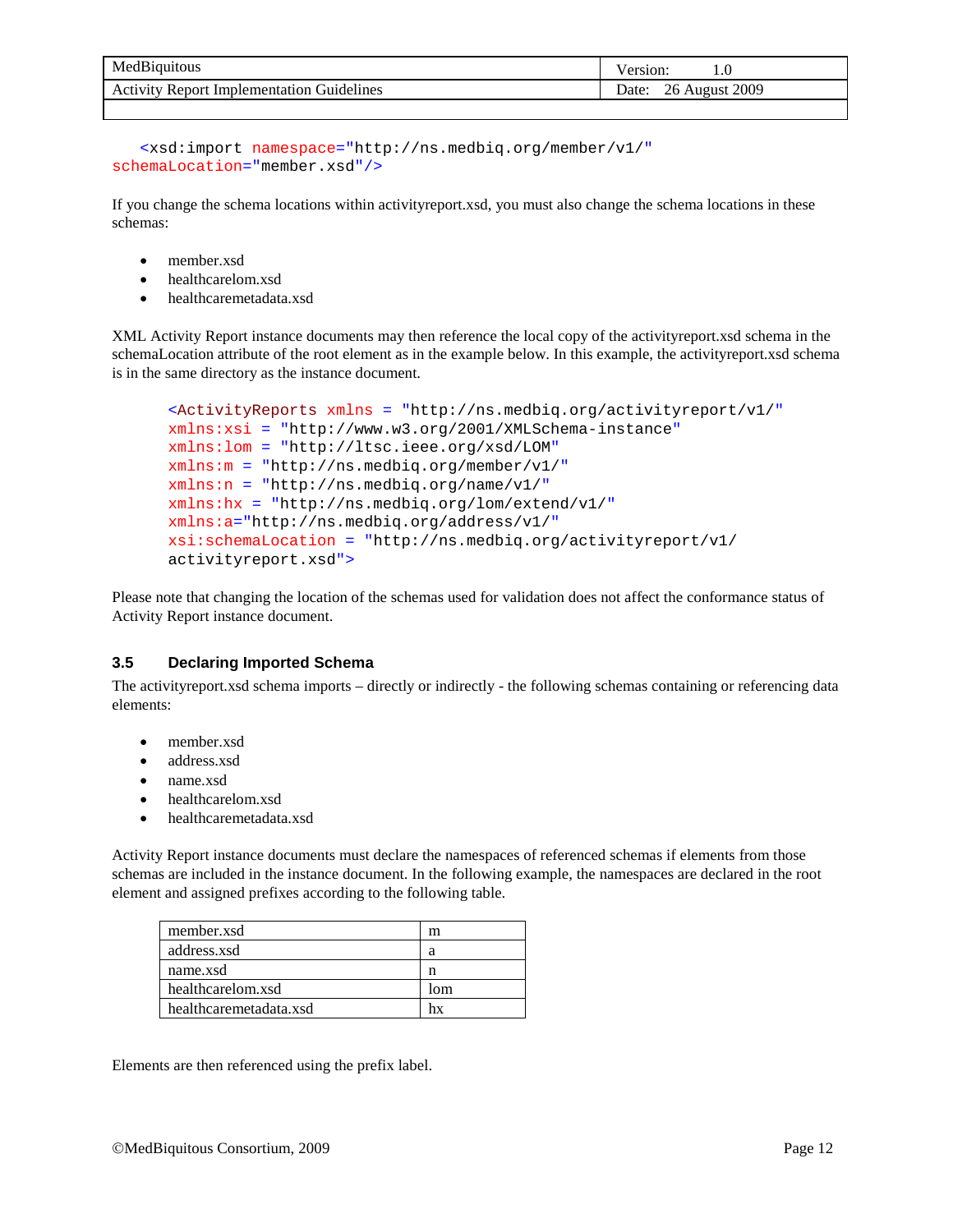| MedBiquitous                                               | 1.0         |
|------------------------------------------------------------|-------------|
| Guidelines<br><b>Activity Report</b><br>: Implementation C | August 2009 |
|                                                            |             |

```
<ActivityReports xmlns = "http://ns.medbiq.org/activityreport/v1/"
xmlns:xsi = "http://www.w3.org/2001/XMLSchema-instance"
xmlns:lom = "http://ltsc.ieee.org/xsd/LOM"
xmlns:m = "http://ns.medbiq.org/member/v1/"
xmlns:n = "http://ns.medbiq.org/name/v1/"
xmlns:hx = "http://ns.medbiq.org/lom/extend/v1/"
xmlns:a="http://ns.medbiq.org/address/v1/"
xsi:schemaLocation = "http://ns.medbiq.org/activityreport/v1/ 
activityreport.xsd">
   <DateTimeCreated>2006-04-15T02:30:00</DateTimeCreated>
   <ActivityReport>
      <ReportingOrganization>American College of 
Surgeons</ReportingOrganization>
      <Member>
         <m:UniqueID domain = "American College of 
Surgeons">654321</m:UniqueID>
         <m:Name>
            <n:GivenName>Mary</n:GivenName>
            <n:FamilyName>Shelley</n:FamilyName>
            <n:Degree>MD</n:Degree>
         \langle m:Name \rangle</Member>
      <Activity>
         <ProviderOrganization>American College of 
Surgeons</ProviderOrganization>
         <ActivityName>92nd Annual Clinical Congress</ActivityName>
         <Module>
            <ModuleName>92nd Annual Clinical Congress</ModuleName>
            <Metadata>
               <lom:lom>
               <hx:healthcareMetadata>
               <hx:healthcareEducation>
               <hx:activityLocation>
                  <a:City>Chicago</a:City>
                  <a:StateOrProvince>IL</a:StateOrProvince>
                  <a:Country>
                     <a:CountryCode>US</a:CountryCode>
                  </a:Country>
               </hx:activityLocation>
               </hx:healthcareEducation>
               </hx:healthcareMetadata></lom:lom>
            </Metadata>
            <Status>Completed</Status>
         </Module>
      </Activity>
   </ActivityReport>
</ActivityReports>
```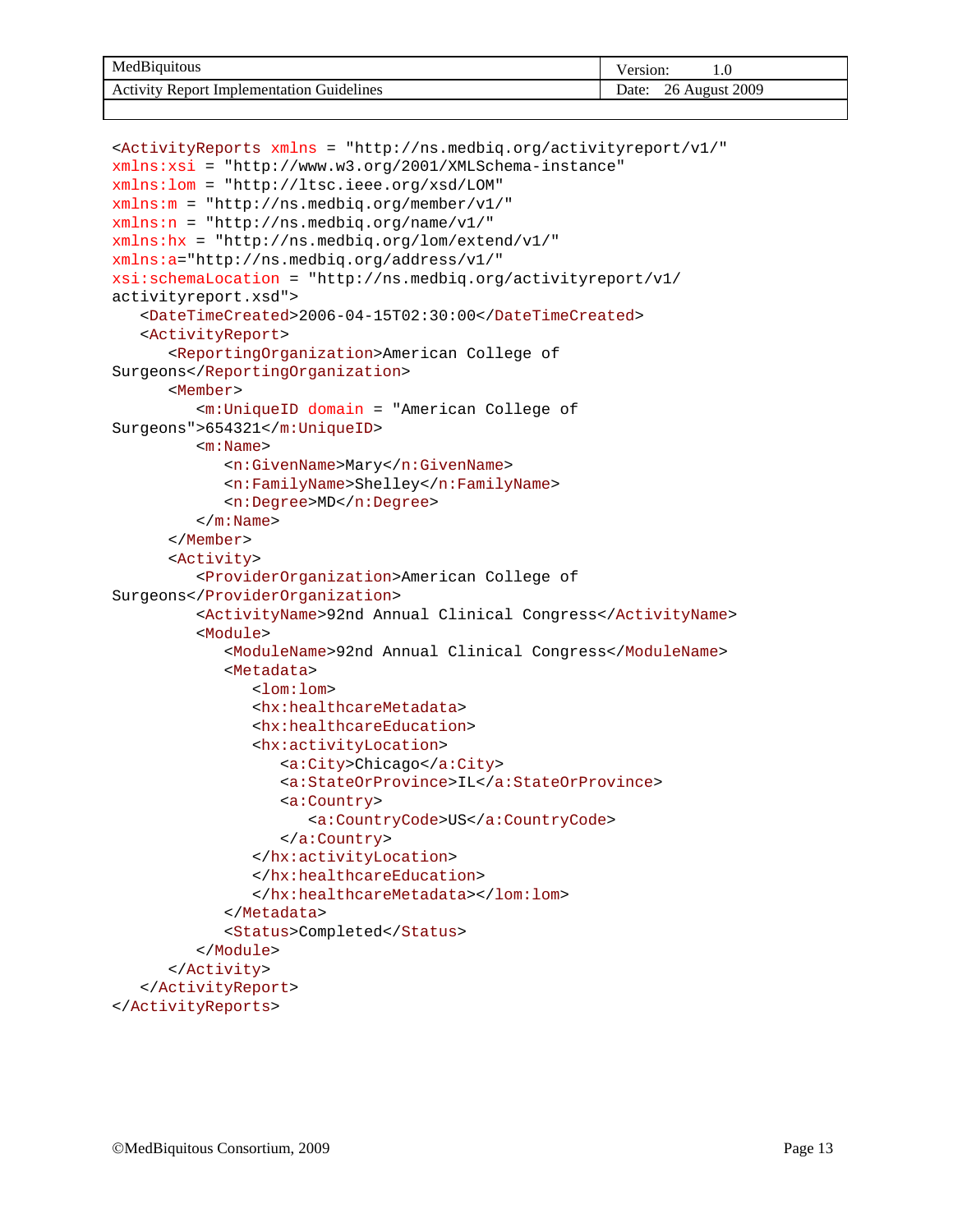| MedE<br>iquitous                                         | 1.U                     |
|----------------------------------------------------------|-------------------------|
| Guidelines<br><b>Activity Report</b><br>t Implementation | 2009<br>Date:<br>August |
|                                                          |                         |

## **4. Adapt the Schema to Meet Your Requirements**

If an analysis of the schema shows a gap between the data the schema addresses and the data required for exchange, the schema may be extended to incorporate new data. To extend the Activity Report, take the following steps.

#### 1. **Write a new XML schema for new data elements and declare a targetNamespace.**

Develop a new XSD schema that defines the data elements that are missing. All new elements must be associated with a namespace. This can be achieved by using the XSD targetNamespace attribute. The following example defines an element called Updates that indicates whether the individual wants to receive relevant updates from the organization. The schema defines http://ns.myurl.com/updates/ as the targetNamespace, so the Updates element is associated with that namespace.

```
<?xml version="1.0" encoding="UTF-8"?>
<xs:schema targetNamespace="http://ns.myurl.com/updates/"
xmlns="http://ns.myurl.com/updates/"
xmlns:xs="http://www.w3.org/2001/XMLSchema"
elementFormDefault="qualified" attributeFormDefault="unqualified">
   <xs:element name="Updates" type="xs:boolean"/>
</xs:schema>
```
2. **Place new namespace qualified elements in the XtensibleInfo element in the XML instance document.** The XtensibleInfo element of the Activity Report was designed to enable extensions. When creating an instance document of the Activity Report, declare the namespace of the schema with new data elements in the instance document. Usually this is done by declaring the namespace in the root element and assigning a prefix to the namespace. Then the prefix can be used when referencing the new elements. You may also declare a default namespace for an element and its subelements by declaring the namespace in the uppermost element belonging to that namespace.

In the example below, the prefix t is declared for the<http://ns.myurl.com/updates/> namespace within the ActivityReports root element. The u prefix is then used to label the Updates element, which is referenced within XtensibleInfo.

```
<ActivityReports xmlns="http://ns.medbiq.org/activityreport/v1/"
xmlns:xsi="http://www.w3.org/2001/XMLSchema-instance"
xmlns:lom="http://ltsc.ieee.org/xsd/LOM"
xmlns:m="http://ns.medbiq.org/member/v1/"
xmlns:n="http://ns.medbiq.org/name/v1/"
xmlns:hx="http://ns.medbiq.org/lom/extend/v1/"
xmlns:a="http://ns.medbiq.org/address/v1/"
xmlns:u="http://ns.myurl.com/updates/"
xsi:schemaLocation="http://ns.medbiq.org/activityreport/v1/ 
activityreport.xsd">
<DateTimeCreated>2006-04-15T02:30:00</DateTimeCreated>
   <ActivityReport>
      <ReportingOrganization>American Heart 
Association</ReportingOrganization>
      <Member>
         <m:UniqueID domain = "American Heart Association">54321</m:UniqueID>
         <m:Name>
            <n:GivenName>Allen</n:GivenName>
            <n:FamilyName>Ginsberg</n:FamilyName>
            <n:Degree>MD</n:Degree>
         </m:Name>
```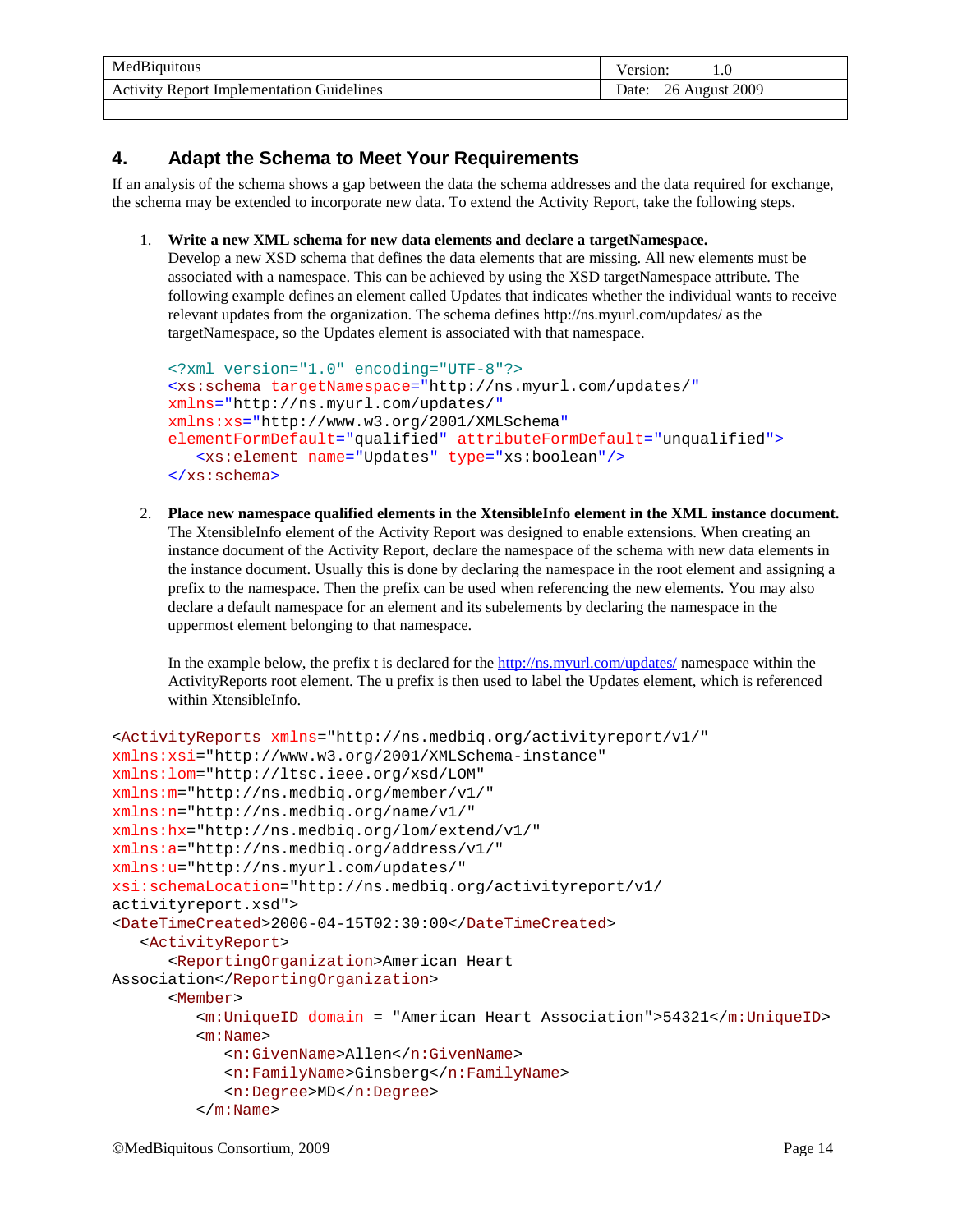| MedBiquitous                                             | 1.0<br>ersion:           |
|----------------------------------------------------------|--------------------------|
| Guidelines<br><b>Activity Report</b><br>. Implementation | 2009<br>Date:<br>August: |
|                                                          |                          |

```
</Member>
      <Activity>
         <ProviderOrganization>American Heart 
Association</ProviderOrganization>
         <ActivityName>92nd Annual Clinical Congress</ActivityName>
         <Module>
            <ModuleName>92nd Annual Clinical Congress</ModuleName>
            <Status>Registered</Status>
         </Module>
      </Activity>
      <XtensibleInfo>
         <u:Updates>true</u:Updates>
      </XtensibleInfo>
   </ActivityReport>
</ActivityReports>
```
## **5. Embedding Activity Report XML in PDF Documents**

The Adobe Portable Document Format (PDF) specification provides a mechanism for binding XML to a PDF document, thereby producing a file that is both human and machine readable. Organizations that are more technically advanced may opt to extract XML data from the PDF document to incorporate in a database without a human ever accessing the original PDF document. Organizations without the means for such systems could allow humans to open and read the PDF document. Thus PDF serves as an important bridge technology between those with XML enabled systems and those that do not have XML enabled systems.

There are many benefits to binding XML to a PDF document when representing a CME Certificate or Maintenance of certification activity certificate. Specialty and certification boards can easily receive, store, and track these electronic files. Learners can easily download the files to their personal computers to track their own learning and certification activities. Ultimately, the PDF documents could be uploaded and imported to portfolio systems that track a learner's certification or CME activities.

Adobe LiveCycle Designer [\(http://www.adobe.com/products/server/adobedesigner/\)](http://www.adobe.com/products/server/adobedesigner/) provides the capability to develop XML enabled forms. Because Adobe makes its specification publicly available, third party developers have developed code libraries that enable organizations to bind XML to PDF forms without the use of Adobe products. These products include open source offerings from Big Faceless Organization [\(http://big.faceless.org/\)](http://big.faceless.org/) and IText [\(http://www.lowagie.com/iText/\)](http://www.lowagie.com/iText/). In addition, ColdFusion can automatically generate a PDF document from a data source.

To create PDF certificates with embedded Activity report XML, follow these general guidelines.

- 1. Develop a pdf that is based on the Activity Report XML Schema. Each field in the form should map directly to an Activity report element.
- 2. If you plan to have the form populated by a database (eliminating the need to type in certificate data for each certificate), link the form and its field to a database and its fields. If you plan to have a person manually type in the certification data, develop an interactive form that allows users to choose values based on what the schema allows.

Adobe Reader version 6 or later is required for reading most PDF files with embedded XML data. Acrobat Professional and Acrobat Standard can export or import XML data from or to the PDF form. Adobe Reader can export from the form as well. In some cases, Adobe LiveCycle Reader Extensions may be necessary for users to use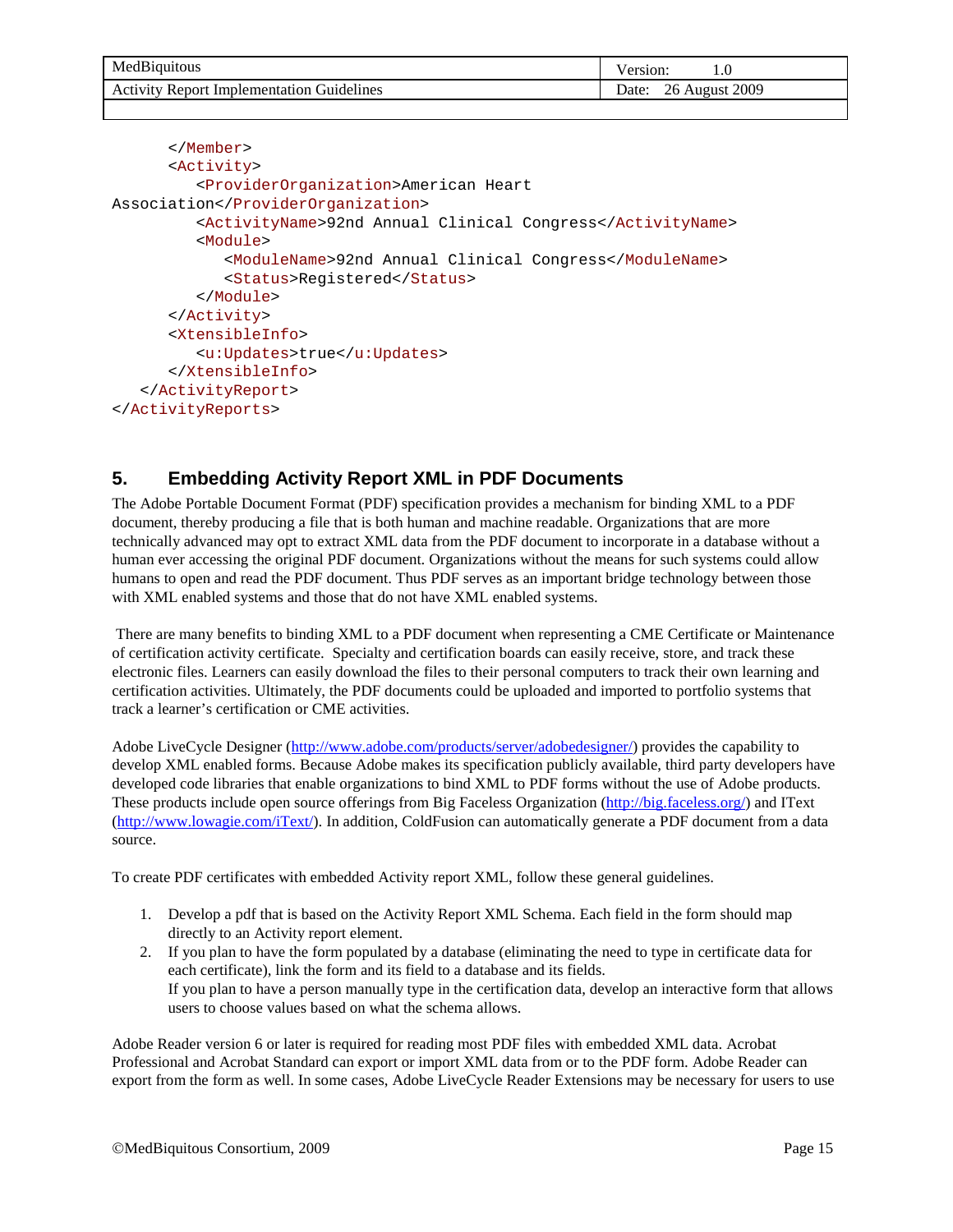| MedBiquitous                                     | /ersion <sup>.</sup>       |
|--------------------------------------------------|----------------------------|
| <b>Activity Report Implementation Guidelines</b> | August 2009<br>26<br>Date: |
|                                                  |                            |

the form with Adobe Reader if the user will be either: 1) making comments or annotations; 2) saving modified forms to their own computer; or 3) digitally signing documents.

## **6. Exchanging Activity Report Data using Web Services**

Organizations may choose to use Web services to exchange Activity Report data. You may download web services descriptions from:<http://ns.medbiq.org/activityreport/service/v1/> For more information, contact Valerie Smothers [\(valerie.smothers@medbiq.org\)](mailto:valerie.smothers@medbiq.org).

## **7. References**

.

Healthcare Learning Object Metadata Specifications and Descriptions Document, version 1.0. Available at: [http://medbiq.org/working\\_groups/learning\\_objects/HealthcareLOMSpecification.pdf](http://medbiq.org/working_groups/learning_objects/HealthcareLOMSpecification.pdf)

MedBiquitous Healthcare Professional Profile Specifications Document, version 1.0. Available at: [http://www.medbiq.org/working\\_groups/professional\\_profile/ProfessionalProfileSpecifications.pdf](http://www.medbiq.org/working_groups/professional_profile/ProfessionalProfileSpecifications.pdf)

## **8. Appendix 1: Identity Resolution**

The duplication of names within databases makes it difficult to resolve and individual's identity across organizations different identity schemas. The ideal solution for this would be to have a single unique identifier for each clinician to be used by all organizations that track their professional data. Without such an identifier in wide use, it is necessary for organizations that wish to work together to undergo an identity resolution process. Identity resolution typically consists of the following steps.

1. Establishment of match points

Together the organizations involved identify what combinations of professional profile elements constitute a match. For example, the organizations may decide that the following elements, when matched across organizations or systems, constitute an identity match:

- GivenName
- FamilyName
- BirthDate
- TaxNumber
- GraduationDate
- 2. Exchange of profile data.

Organization A sends Organization B a subset of its member/professional database using the Professional Profile standard format. The subset must include the data used as match points as well as the unique identifier for the individual used by Organization A.

3. Comparison of data to determine matches

Organization B writes a program to compare received data with data in their database. The program maps data records from one database to the other based on the match points identified in step 1. If there are near matches, staff from Organization B may work with staff from Organization A to resolve those identities. Some records will likely go unmatched.

4. Recording unique ids of data partners For those matches considered a match, Organization B records the unique identifier used by Organization A in its database. Organization B then sends Organization A Professional Profile data indicating both the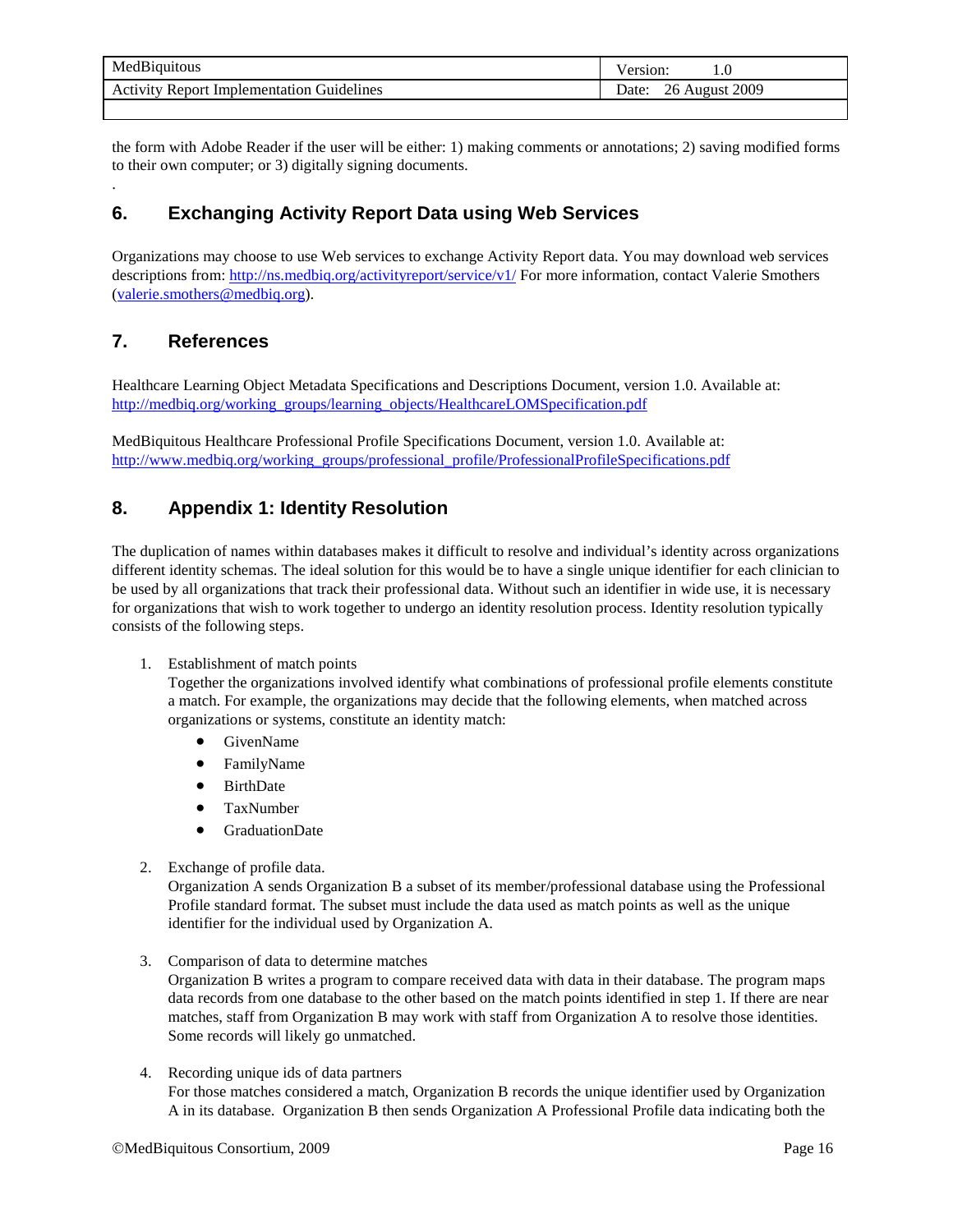|                                       | ersion:     |
|---------------------------------------|-------------|
| <b>Guidelines</b>                     | August 2009 |
| <b>Activity Report Implementation</b> | ገሬ          |
| Date:                                 | ∠∪          |

Organization A unique identifier and the Organization B unique Identifier, allowing Organization A to save the Organization B identifier in its database.

5. Web services resolution

Once the initial matching has been achieved, the organizations may choose to use Web services to match individual identity records on an as needed basis. For more information, see Professional Profile Web Services Description (pending) or contact Valerie Smothers [\(valerie.smothers@medbiq.org\)](mailto:valerie.smothers@medbiq.org).

### **9. Appendix 2: Sample Activity Reports**

#### **For Maintenance of Certification**

```
<ActivityReports xmlns="http://ns.medbiq.org/activityreport/v1/"
xmlns:m="http://ns.medbiq.org/member/v1/"
xmlns:n="http://ns.medbiq.org/name/v1/"
xmlns:xsi="http://www.w3.org/2001/XMLSchema-instance"
xsi:schemaLocation="http://ns.medbiq.org/activityreport/v1/
activityreport.xsd">
    <DateTimeCreated>2008-09-24T00:00:00</DateTimeCreated>
    <ActivityReport>
        <ReportingOrganization>American Academy of 
Pediatrics</ReportingOrganization>
        <Member>
            <m:UniqueID domain="The American Board of 
Pediatrics">123456</m:UniqueID>
            <m:Name xmlns="http://ns.medbiq.org/member/v1/">
            <n:GivenName
xmlns="http://ns.medbiq.org/name/v1/">John</n:GivenName>
            <n:FamilyName
xmlns="http://ns.medbiq.org/name/v1/">Doe</n:FamilyName>
           \langle m:Name\rangle </Member>
        <Activity>
            <ProviderOrganization>American Academy of 
Pediatrics</ProviderOrganization>
            <ActivityName>eQIPP</ActivityName>
            <Module>
                <ModuleName moduleID="2">Education in Quality Improvement 
(eQIPP)</ModuleName>
                <Status>Completed</Status>
                <StartDateTime>2008-09-24T00:00:00</StartDateTime>
            </Module>
        </Activity>
    </ActivityReport>
</ActivityReports>
```
#### **For Journal CE**

```
<ActivityReports xmlns:hx="http://ns.medbiq.org/lom/extend/v1/"
xmlns:lom="http://ltsc.ieee.org/xsd/LOM"
xmlns:n="http://ns.medbiq.org/name/v1/"
xmlns="http://ns.medbiq.org/activityreport/v1/"
xmlns:m="http://ns.medbiq.org/member/v1/"
xmlns:xs="http://www.w3.org/2001/XMLSchema"
```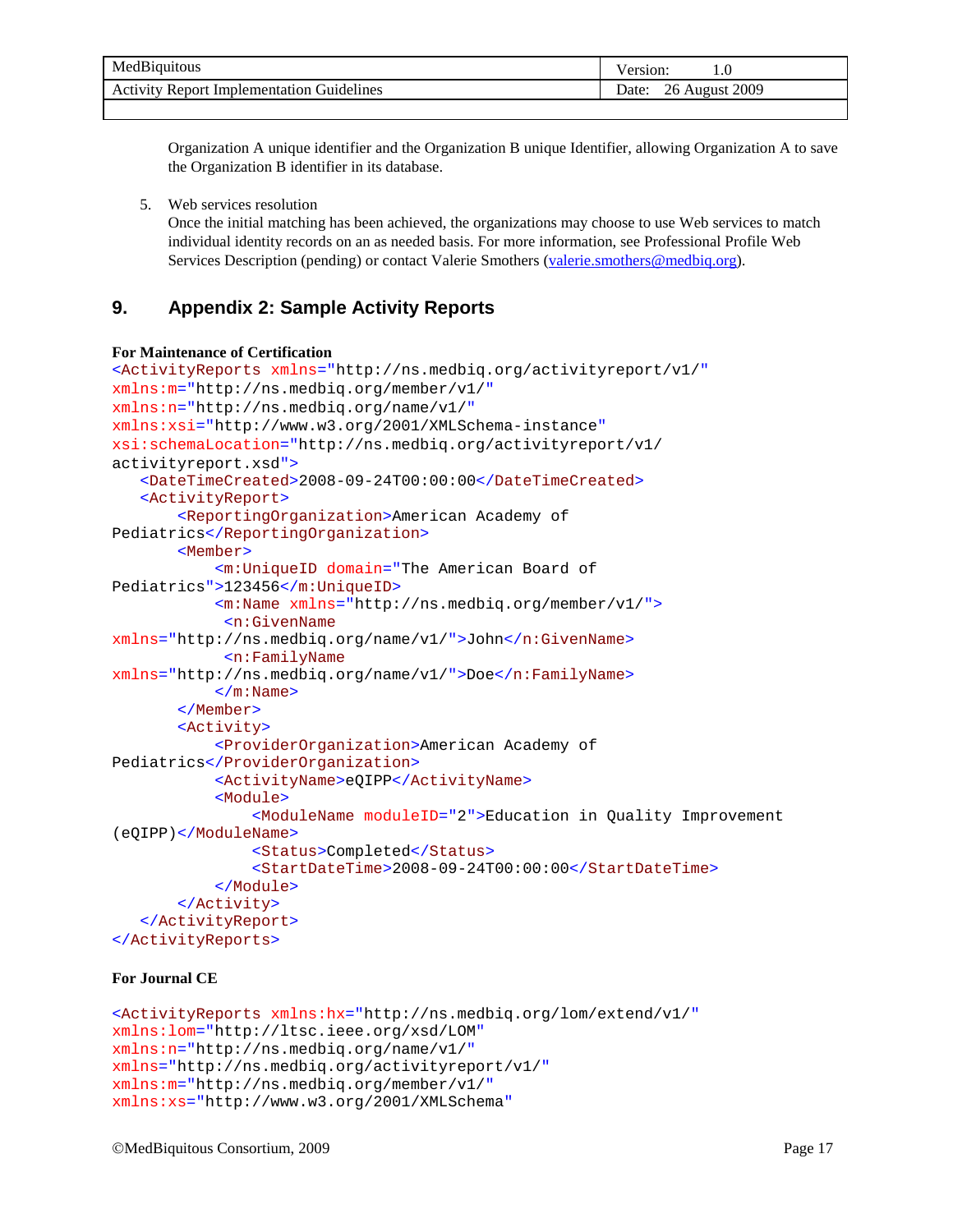| MedBiquitous                                               | 1.U                     |
|------------------------------------------------------------|-------------------------|
| <b>Tuidelines</b><br>Activity<br>-Report<br>Implementation | 2009<br>Date.<br>`ugust |

```
xmlns:xsi="http://www.w3.org/2001/XMLSchema-instance"
xsi:schemaLocation="activityreport.xsd">
   <DateTimeCreated>2007-05-08T07:00:00</DateTimeCreated>
   <ActivityReport>
      <ReportingOrganization>HighWire Press</ReportingOrganization>
      <Member restrictions="Unrestricted">
         <m:UniqueID domain="AHA">TDDT</m:UniqueID>
         <m:Name>
            <n:FormattedName>HighWire Team</n:FormattedName>
        \langle m:Name \rangle </Member>
      <Activity>
         <ProviderOrganization>AHA</ProviderOrganization>
         <ActivityName>Circulation: October 3, 2006, Volume 114, Number 
14</ActivityName>
         <Module>
            <ModuleName moduleID="cmeaha_course;circ-2006-114-14">Circulation: 
October 3, 2006, Volume 114, Number 14</ModuleName>
            <Metadata>
               <lom:lom>
                   <hx:healthcareMetadata>
                      <hx:healthcareEducation>
                         <hx:expirationDate>2007-10-03-
07:00</hx:expirationDate>
                         <hx:creditsAvailable>yes</hx:creditsAvailable>
                         <hx:credits>
                            <hx:accreditingBody>ACCME</hx:accreditingBody>
                            <hx:activityCertification>AMA PRA Category 
1</hx:activityCertification>
                            <hx:creditType>CME</hx:creditType>
                            <hx:creditUnit>Credit</hx:creditUnit>
                            <hx:pacing>learner paced</hx:pacing>
                            <hx:accreditedProvider>AHA</hx:accreditedProvider>
                            <hx:releaseDate>2006-10-03-07:00</hx:releaseDate>
                            <hx:expirationDate>2007-10-03-
07:00</hx:expirationDate>
                            <hx:numberOfCredits>1.0</hx:numberOfCredits>
                         </hx:credits>
                        <hx:targetAudience>
<hx:audienceCategory>professional</hx:audienceCategory>
                         </hx:targetAudience>
                      </hx:healthcareEducation>
                   </hx:healthcareMetadata>
               </lom:lom>
            </Metadata>
            <Status>Completed</Status>
            <CreditCertificate>
                <CreditReceived>
                   <hx:accreditingBody>ACCME</hx:accreditingBody>
                   <hx:activityCertification>AMA PRA Category 
1</hx:activityCertification>
                   <hx:creditType>CME</hx:creditType>
                   <hx:creditUnit>Credit</hx:creditUnit>
                   <hx:pacing>learner paced</hx:pacing>
```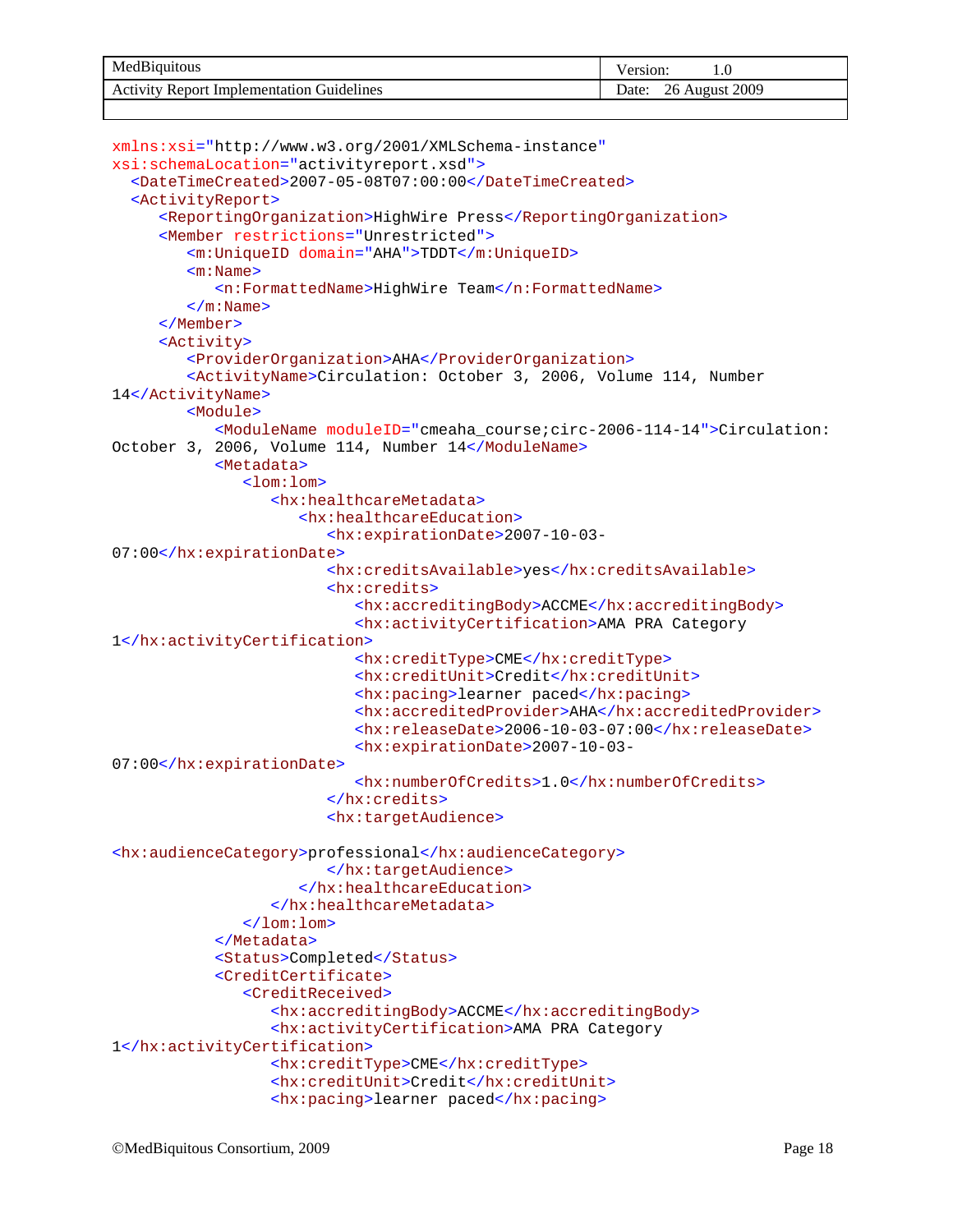| Me                                                               | 1.0                     |
|------------------------------------------------------------------|-------------------------|
| 1B1quitous                                                       | ersion.                 |
| <b>Guidelines</b><br>Activity<br>Report<br>-Implement<br>.tatıon | 2009<br>Date:<br>August |

```
 <hx:accreditedProvider>AHA</hx:accreditedProvider>
                  <hx:releaseDate>2006-10-03-07:00</hx:releaseDate>
                  <hx:expirationDate>2007-10-03-07:00</hx:expirationDate>
                  <hx:numberOfCredits>1.0</hx:numberOfCredits>
               </CreditReceived>
               <CreditID>ccid:ahajournals.org:ACCME:AHA::cmeaha_course;circ-
2006-114-14:CME:AMA.PRA.Category.1:TDDT:1:2007-05-08T15:52:52.413-
07:00</CreditID>
            </CreditCertificate>
         </Module>
      </Activity>
   </ActivityReport>
</ActivityReports>
For Point of Care Learning
<?xml version = "1.0" encoding = "UTF-8"?>
<ActivityReports xmlns = "http://ns.medbiq.org/activityreport/v1/"
xmlns:m = "http://ns.medbiq.org/member/v1/"
xmlns:hx = "http://ns.medbiq.org/lom/extend/v1/"
xmlns:n = "http://ns.medbiq.org/name/v1/"
xmlns:xsi = "http://www.w3.org/2001/XMLSchema-instance"
xsi:schemaLocation = "http://ns.medbiq.org/activityreport/v1/ 
activityreport.xsd">
   <DateTimeCreated>2009-07-31T02:30:00</DateTimeCreated>
   <ActivityReport>
      <ReportingOrganization>MedPage Today</ReportingOrganization>
      <Member>
         <m:UniqueID domain = "medpagetoday">pld@nosuchemail.org</m:UniqueID>
         <m:Name>
            <n:GivenName>Paul</n:GivenName>
            <n:FamilyName>Dunbar</n:FamilyName>
         </m:Name>
      </Member>
      <Activity>
         <ProviderOrganization>University of 
Pennsylvania</ProviderOrganization>
         <ActivityName>Point of Care Learning</ActivityName>
         <Module>
            <ModuleName>Point of Care Learning</ModuleName>
            <Status>Completed</Status>
            <CreditCertificate>
               <CreditReceived>
                  <hx:accreditingBody>ACCME</hx:accreditingBody>
                  <hx:activityCertification>AMA PRA Category 
1</hx:activityCertification>
                  <hx:creditType>CME</hx:creditType>
                  <hx:creditUnit>Credit</hx:creditUnit>
                  <hx:accreditedProvider>University of 
Pennsylvania</hx:accreditedProvider>
                  <hx:numberOfCredits>.5</hx:numberOfCredits>
               </CreditReceived>
               <CreditID>ccid:upenn.edu:123456789</CreditID>
            </CreditCertificate>
```